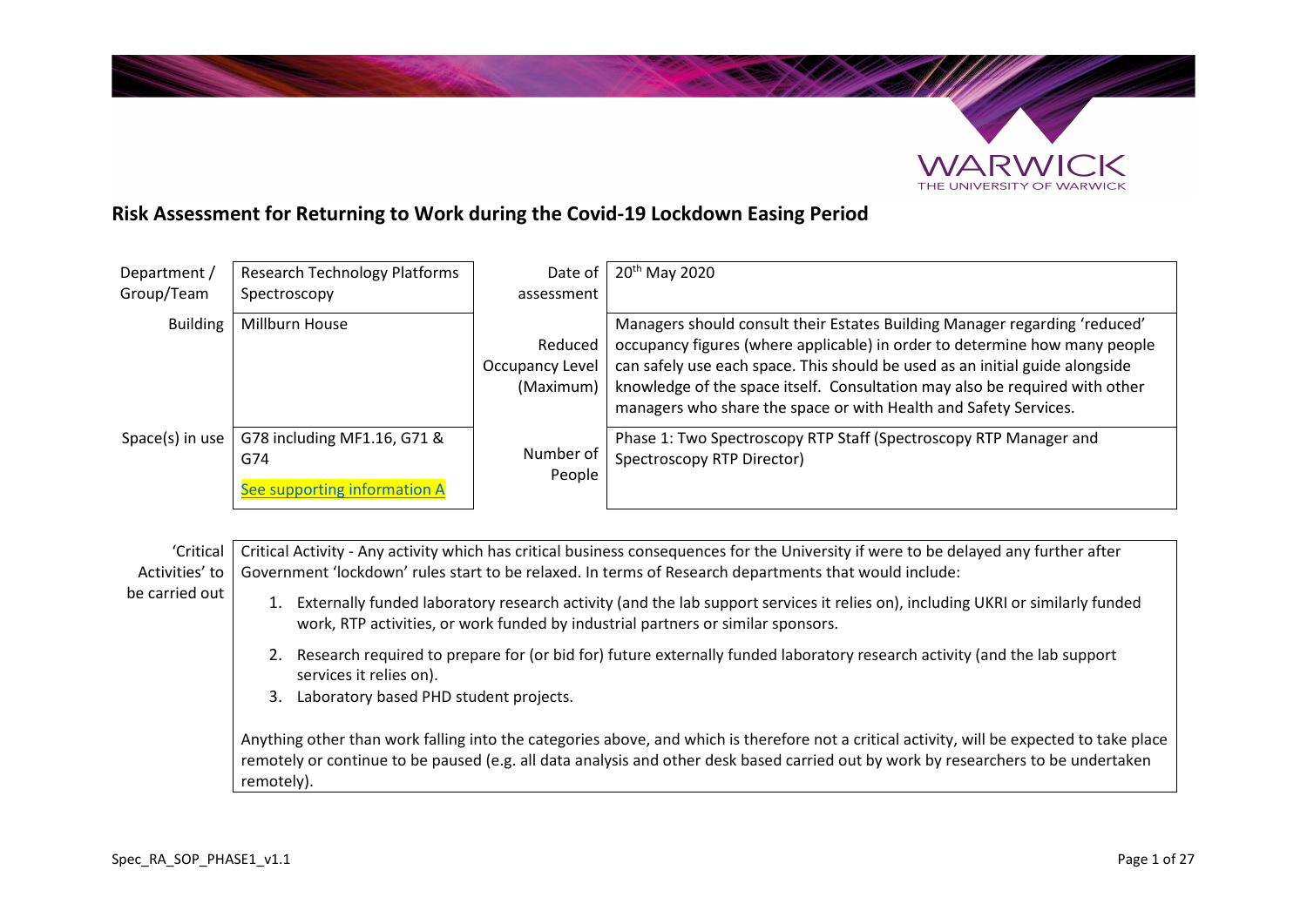

| Line Manager carrying | Ben Breeze (Spectroscopy Manager)                                                                                                                                                                                                                                                                                                                                                                                                                                                                                                                                                                |  |
|-----------------------|--------------------------------------------------------------------------------------------------------------------------------------------------------------------------------------------------------------------------------------------------------------------------------------------------------------------------------------------------------------------------------------------------------------------------------------------------------------------------------------------------------------------------------------------------------------------------------------------------|--|
| out the assessment    | Further information on Risk Assessment, Covid 19 and general health and safety are available at:                                                                                                                                                                                                                                                                                                                                                                                                                                                                                                 |  |
|                       | https://warwick.ac.uk/services/healthsafetywellbeing/managingrisks/                                                                                                                                                                                                                                                                                                                                                                                                                                                                                                                              |  |
|                       | https://warwick.ac.uk/services/healthsafetywellbeing/a-z/healthandsafetyguidanceoncovid19                                                                                                                                                                                                                                                                                                                                                                                                                                                                                                        |  |
|                       | There is also a Risk Assessment Moodle training module available via Warwick's MyMoodle.                                                                                                                                                                                                                                                                                                                                                                                                                                                                                                         |  |
|                       | If you require support or advice on completing this form please contact your Health and Safety Officer or Health and Safety<br>Adviser:                                                                                                                                                                                                                                                                                                                                                                                                                                                          |  |
|                       | https://warwick.ac.uk/services/healthsafetywellbeing/contacts/                                                                                                                                                                                                                                                                                                                                                                                                                                                                                                                                   |  |
| Staff supporting      | Mark Newton (Spectroscopy RTP Director); John Horsler (RTP H&S Officer)                                                                                                                                                                                                                                                                                                                                                                                                                                                                                                                          |  |
| assessment process    | You must consult with your staff in carrying out this Risk Assessment, and must seek support from any recognised Trades'<br>Union Safety Representatives in particular. Carry out a MS Teams (or similar on-line) meeting with your team before starting<br>this assessment and ask for their input and support. Encourage collaboration and cooperation and seek to provide re-<br>assurance that control measures agreed with the team will be implemented and maintained. You will also need their help to<br>ensure that they support each other in maintaining the agreed control measures. |  |
|                       | Re-assure staff that in preparing this template the H&S Services Team have taken Government and TUC guidance into<br>account. Particular assurance might be required for those or are vulnerable, living with vulnerable people, pregnant, in the<br>BAME community, are disabled or who might have child care (or other care provision) challenges at this point in time.                                                                                                                                                                                                                       |  |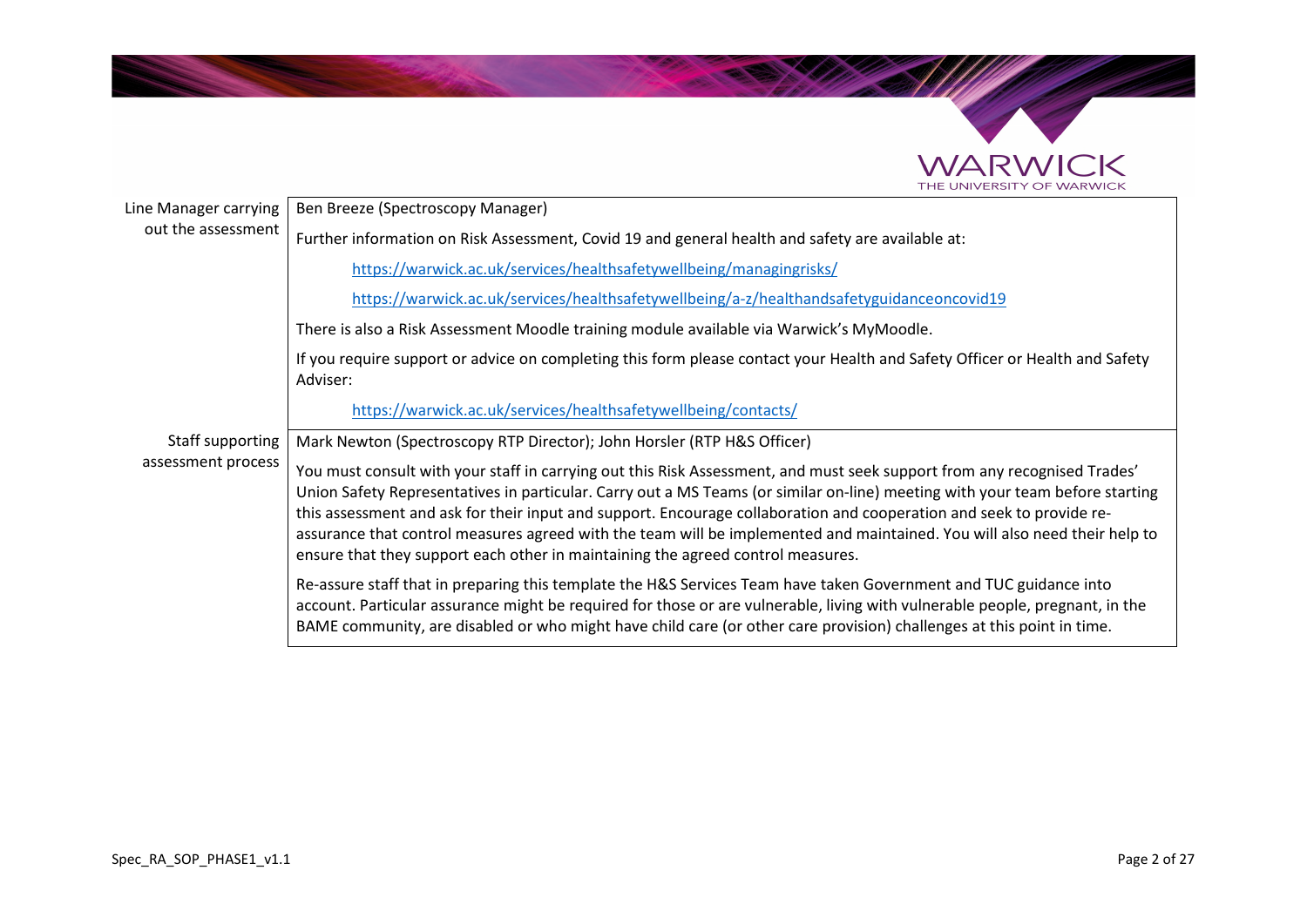

#### **Additional Information**

#### **Staff should not be coming into work unless the work is deemed a 'critical activity' by the University.**

For 'critical activities', managers need to examine the spaces that they require people to work in and determine how they can manage the risks associated with Covid-19 in that space and connected with the work involved. Not all tasks need to be completed on campus and staff must only come to campus if they cannot do the work from home, and only then to complete the essential tasks before going home to continue working from there for the rest of the day/week. Managers should be minimising the amount of time they or their staff need to be on campus.

#### **Limiting Durations of Work**

Time spent with others, as well as distancing, is an important control measure. People might only need to come to campus to complete their 'critical activity' tasks and then could go home to continue working from there for the rest of the day/week. Wherever possible managers/supervisors should be minimising the amount of time they or their staff need to be on site.

#### **Meetings**

Meetings should only be held if absolutely necessary, and should be held as on-line meetings, even if some or all of the participants are on campus. Where this is not possible meetings must be held where 2 metre distancing can be maintained and preferably in a well ventilated space or outdoors.

#### **Other Risk Assessments**

Risk assessments already in place (for work activities, chemicals, biological agents, work equipment, etc.) are still applicable and must complement the risks and risk control measures covered in this specific risk assessments. These risks need to be assessed jointly and a holistic approach to ensuring the health and safety of individuals adopted.

#### **Further information**

Refer also to the Standard Operating Procedure for staff returning to work to carry out 'Critical Activities' during Covid-19 lockdown easing period, which is included at the end of this assessment.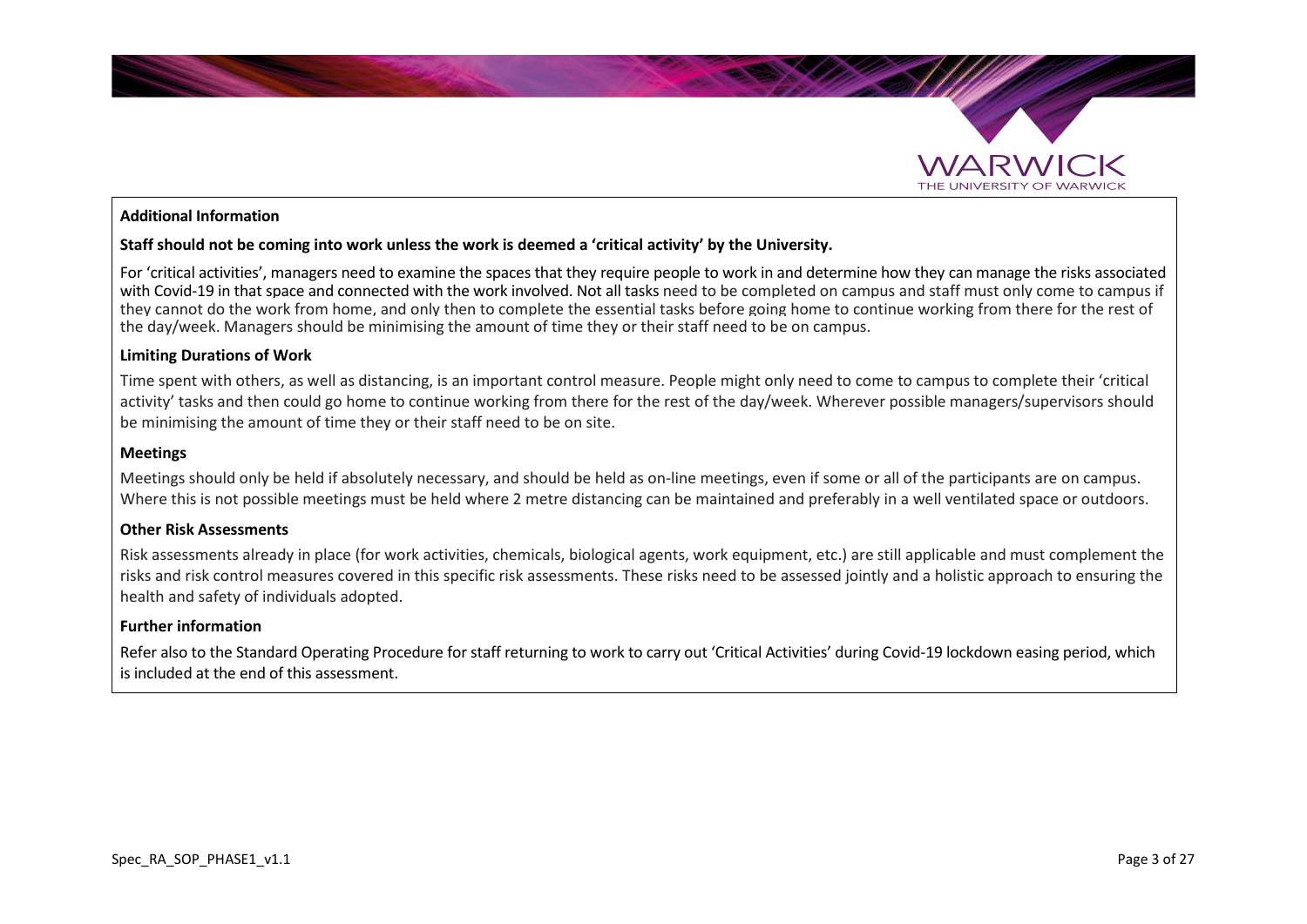

The Company

| Hierarchy of Control Measures to be used                                                  |                                                                                                                                                                                                                                                                                                                                                                                                                                                                                                                                                                                                                                                                                                                                                                                                                                                                                                                                                                                                                                                                                                                                                                                                                                                                                                                                                                                                                                                                                                                                                                                                                    | <b>Control Measure</b>                                                                                                                                                                                                                                                                                                                                                                                                                                                                                                                                                                                                                                                                                                                                                                                                                                                                                                                                                                                                                                                                                                                                                                                                                                                                                  |
|-------------------------------------------------------------------------------------------|--------------------------------------------------------------------------------------------------------------------------------------------------------------------------------------------------------------------------------------------------------------------------------------------------------------------------------------------------------------------------------------------------------------------------------------------------------------------------------------------------------------------------------------------------------------------------------------------------------------------------------------------------------------------------------------------------------------------------------------------------------------------------------------------------------------------------------------------------------------------------------------------------------------------------------------------------------------------------------------------------------------------------------------------------------------------------------------------------------------------------------------------------------------------------------------------------------------------------------------------------------------------------------------------------------------------------------------------------------------------------------------------------------------------------------------------------------------------------------------------------------------------------------------------------------------------------------------------------------------------|---------------------------------------------------------------------------------------------------------------------------------------------------------------------------------------------------------------------------------------------------------------------------------------------------------------------------------------------------------------------------------------------------------------------------------------------------------------------------------------------------------------------------------------------------------------------------------------------------------------------------------------------------------------------------------------------------------------------------------------------------------------------------------------------------------------------------------------------------------------------------------------------------------------------------------------------------------------------------------------------------------------------------------------------------------------------------------------------------------------------------------------------------------------------------------------------------------------------------------------------------------------------------------------------------------|
|                                                                                           |                                                                                                                                                                                                                                                                                                                                                                                                                                                                                                                                                                                                                                                                                                                                                                                                                                                                                                                                                                                                                                                                                                                                                                                                                                                                                                                                                                                                                                                                                                                                                                                                                    |                                                                                                                                                                                                                                                                                                                                                                                                                                                                                                                                                                                                                                                                                                                                                                                                                                                                                                                                                                                                                                                                                                                                                                                                                                                                                                         |
| (these are listed in order of priority, but a combination of controls may be<br>required) |                                                                                                                                                                                                                                                                                                                                                                                                                                                                                                                                                                                                                                                                                                                                                                                                                                                                                                                                                                                                                                                                                                                                                                                                                                                                                                                                                                                                                                                                                                                                                                                                                    | (Please answer the questions in this column)                                                                                                                                                                                                                                                                                                                                                                                                                                                                                                                                                                                                                                                                                                                                                                                                                                                                                                                                                                                                                                                                                                                                                                                                                                                            |
| <b>Eliminate</b>                                                                          | Any staff reporting that they are unwell with symptoms of<br>Coronavirus (Covid-19) must be told not travel to or attend the<br>University. Their sickness absence should be recorded within the<br>University HR System SuccessFactors. Testing is available for any<br>members of staff deemed to be required to come to work by the<br>University for 'critical activities'.<br>Staff with symptoms must be told to self-isolate, as should staff<br>with members of their household who are showing symptoms,<br>until testing confirms that it is not Covid-19 (see University Covid-<br>19 testing guidance) or the relevant time period has elapsed.<br>If a member of staff does fall ill, then the space in which they were<br>working should be left empty and well ventilated for at least 72<br>hours and extra cleaning be arranged with Cleaning Services by the<br>manager.<br>Staff who are in the 'extremely vulnerable' group (have received<br>a specific letter from the NHS) are shielded and must not come to<br>work. Staff in the vulnerable' group need to follow the strictest<br>levels of '2 metre distancing', and they should continue working<br>from home or to stay at home until further notice.<br><b>Meetings on campus</b><br>Meetings should continue to be held as on-line meetings, even if<br>some or all of the participants are on campus. Where this is not<br>possible meetings must be held where 2 metre distancing can be<br>maintained and preferably in a well ventilated space or outdoors.<br>DO NOT invite visitors to come to campus, other than contractors | Does your workforce need to come onto campus to carry out<br>this critical work or can they continue to work from home?<br>Yes. There are a number of business critical activities which<br>can only be carried out with a member of staff in the lab.<br>Have staff been fully informed of the needs for self-isolation<br>should they have any symptoms whatsoever?<br>Yes. All staff will be reminded at regular intervals via email and<br>signage in the lab.<br>All staff will be asked to follow a buddy system when working<br>alone. This is done by submiting a web form acknowledging<br>they are aware of the guidance prior to returning to the lab<br>and will sign up to reporting if they subsequently become<br>unwell with Coronavirus:<br>go.warwick.ac.uk/spectroscopy/safety/retuningresponsibilities<br>To aid tracing in the event of a staff member falling ill all staff<br>will be required to log in when arriving and leaving the facility via<br>an online form:<br>go.warwick.ac.uk/research/rtp/spectroscopy/lablogbook<br>Have staff who are 'extremely vulnerable' or 'vulnerable', or<br>live with such people been fully considered?<br>It will be made clear to all staff that returning to the Lab is not<br>mandatory and staff who are vulnerable or living with |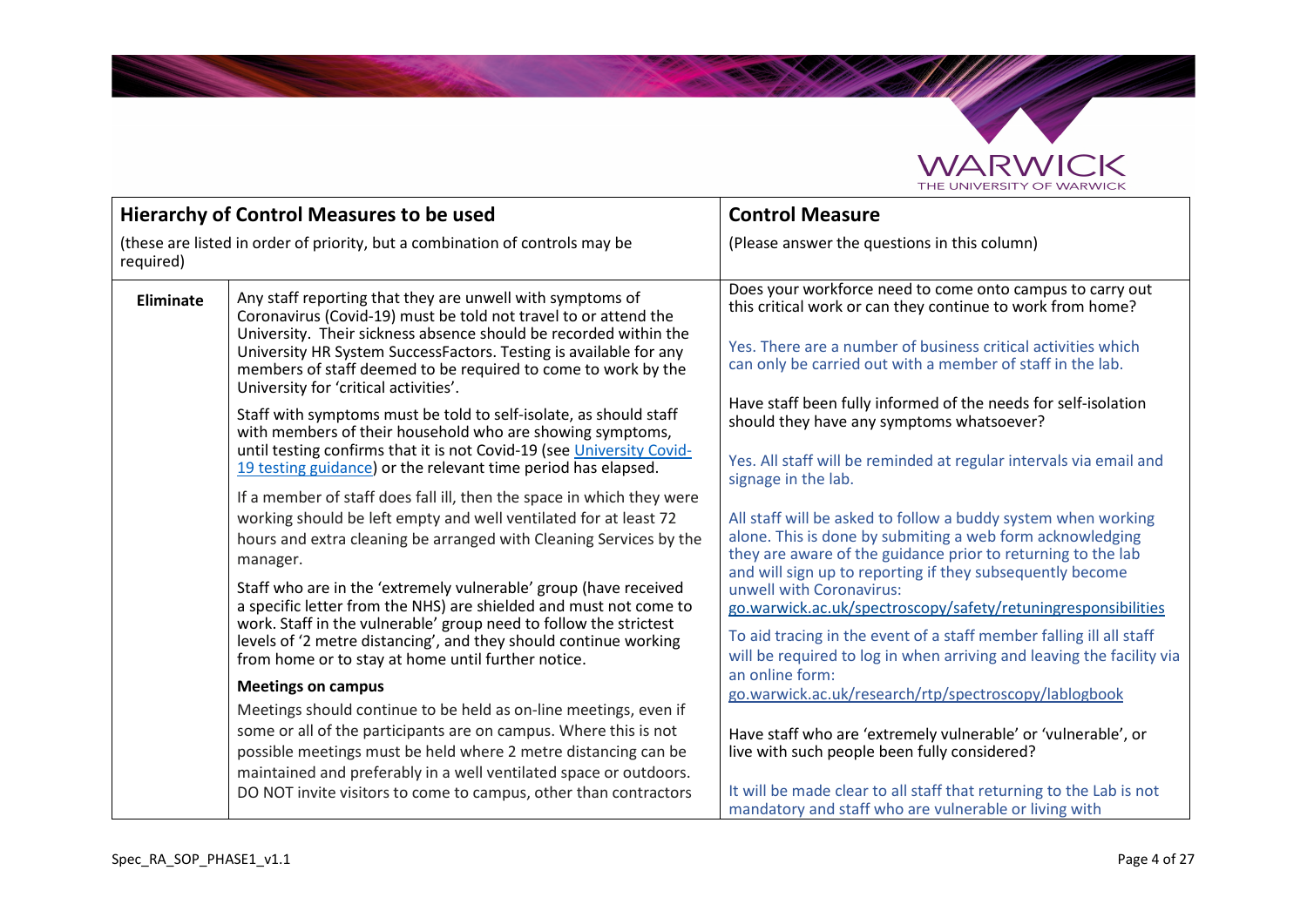

The Contract of

| <b>Hierarchy of Control Measures to be used</b>                                           |                                                                                                                                                                                                                                   | <b>Control Measure</b>                                                                                                                                                                                                                                                                                                                                      |
|-------------------------------------------------------------------------------------------|-----------------------------------------------------------------------------------------------------------------------------------------------------------------------------------------------------------------------------------|-------------------------------------------------------------------------------------------------------------------------------------------------------------------------------------------------------------------------------------------------------------------------------------------------------------------------------------------------------------|
| (these are listed in order of priority, but a combination of controls may be<br>required) |                                                                                                                                                                                                                                   | (Please answer the questions in this column)                                                                                                                                                                                                                                                                                                                |
|                                                                                           | who need to attend to equipment or systems required for a critical<br>activity.                                                                                                                                                   | vulnerable people will be supported in working at home. This<br>may include some changes of duties, where appropriate.                                                                                                                                                                                                                                      |
|                                                                                           |                                                                                                                                                                                                                                   | Can meetings be held online, eliminating the need for people<br>to be on campus or for them to congregate?                                                                                                                                                                                                                                                  |
|                                                                                           |                                                                                                                                                                                                                                   | All meetings to be held remotely via MS Teams.                                                                                                                                                                                                                                                                                                              |
| Reduce                                                                                    | Where 'elimination' cannot be applied consider whether you can<br>'reduce' the likelihood of persons coming into contact with one<br>another:                                                                                     | How can you reduce the number of people required on campus,<br>whether to carry out tasks or to attend meetings?<br>Only staff who are essential for business critical work will be<br>authorised to have access to the lab. No exceptions.                                                                                                                 |
|                                                                                           | Consideration should be given to rotas or shifts in order to keep the<br>number on campus at any one time to a minimum. Night shifts<br>should be avoided, but early and late shifts, or weekend working<br>might be appropriate. | There is no current need for face to face meetings on campus<br>and therefore ALL meetings will be held via MS Teams.<br>How will you stagger working times, so that people do not need<br>to be in the same space at the same time?<br>All work will be pre-planned and a timetable published in<br>advance of who is expected in the lab at a given time. |
|                                                                                           | Booking systems for deliveries or collections, and systems for the<br>use of receptions, should be set up in such a way as to minimise<br>person-to-person contact.                                                               | The start time for experiments will be staggered to avoid<br>congestion at entrances.<br>The day will be divided into 2 Shifts.<br>• Shift one is expected to have a working day 8 am to 5 pm                                                                                                                                                               |
|                                                                                           | People must be encouraged to leave the University as soon as they<br>have finished the activity which cannot be conducted from home.                                                                                              | • Shift two is for a working day form 9 am to 6 pm<br>Long mapping measurements will be given an early start time                                                                                                                                                                                                                                           |
|                                                                                           | Wherever possible, all data should be uploaded to a shared drive or<br>system which allows the analysis or work to be undertaken at<br>home.                                                                                      | allowing them to set up the spectrometer and then leave the lab<br>before the second shift start time.<br>See example in supporting information B                                                                                                                                                                                                           |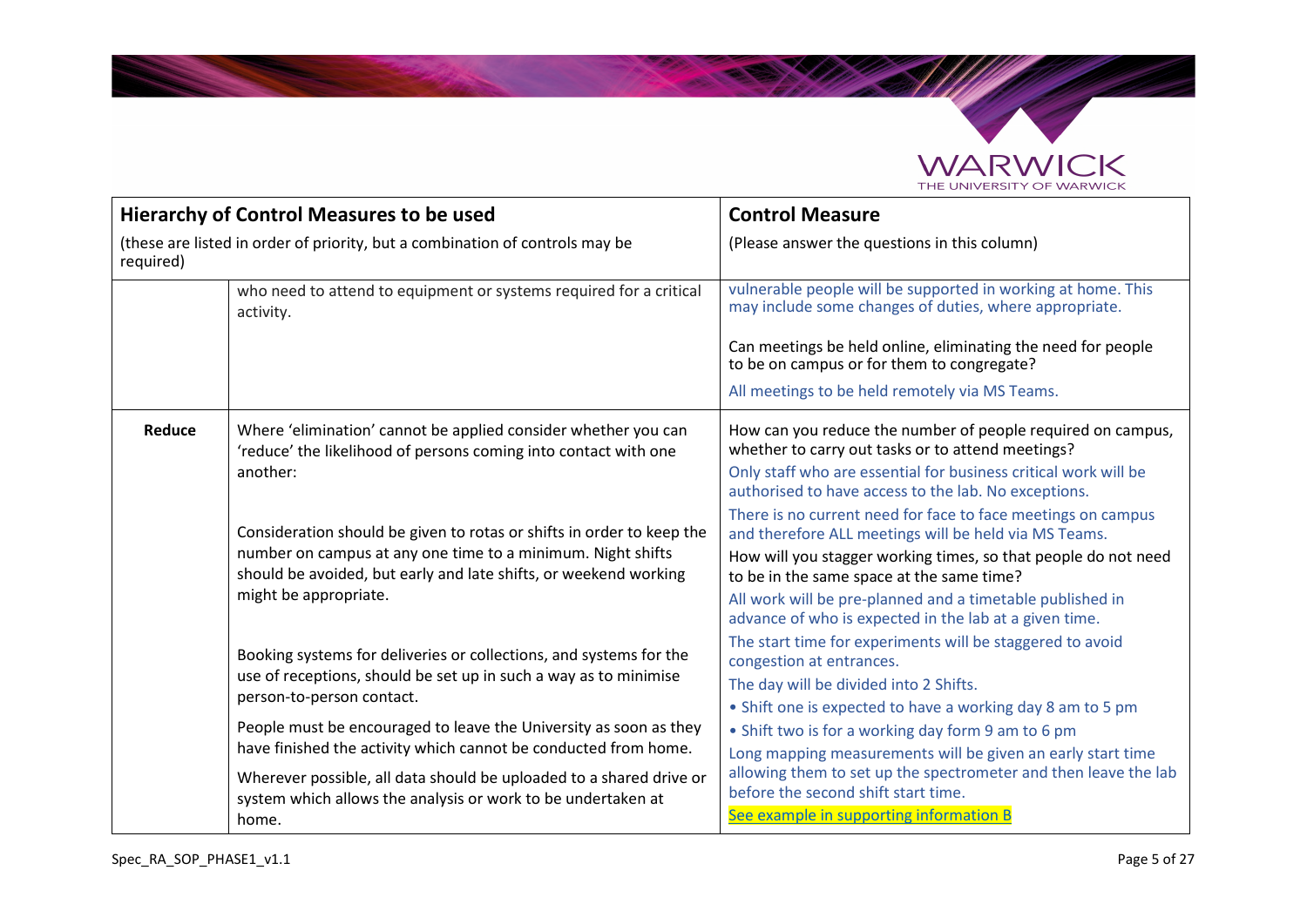

SAMAS

| <b>Hierarchy of Control Measures to be used</b>                                           |                                                                              | <b>Control Measure</b>                                                                                                                                                                                                                                                                                                                                                                                                                                                                                                                                                                                                                    |
|-------------------------------------------------------------------------------------------|------------------------------------------------------------------------------|-------------------------------------------------------------------------------------------------------------------------------------------------------------------------------------------------------------------------------------------------------------------------------------------------------------------------------------------------------------------------------------------------------------------------------------------------------------------------------------------------------------------------------------------------------------------------------------------------------------------------------------------|
| (these are listed in order of priority, but a combination of controls may be<br>required) |                                                                              | (Please answer the questions in this column)                                                                                                                                                                                                                                                                                                                                                                                                                                                                                                                                                                                              |
|                                                                                           | Writing-up of experiments, results and reports must be conducted<br>at home. | To further reduce congestion, the RTP will operate 7 days a week<br>to create additional working slots.<br>All staff should refer the university Lone working policy if they<br>are on a shift by themselves.<br>https://warwick.ac.uk/services/healthsafetywellbeing/a-<br>z/healthandsafetyguidanceoncovid19/loneworking<br>For lone working a buddy system will operate and all users will<br>be expected to check in with their designate buddy at the start<br>and end their time in the lab and periodically check in if<br>expected to be in the lab for a full day.<br>When working alone only Low Risk tasks should be conducted |
|                                                                                           |                                                                              | How will you reduce the hours that people need to be on site?<br>Data processing that can be conducted at home will not be<br>allowed in the lab.<br>All spectrometers that can be remotely controlled will be set up<br>to allow this.<br>Remote controlled computer will be available for data processing<br>on specialist software.<br>The timetabling of experiments will endeavour to reduce the<br>need for changes in configuration in spectrometers.                                                                                                                                                                              |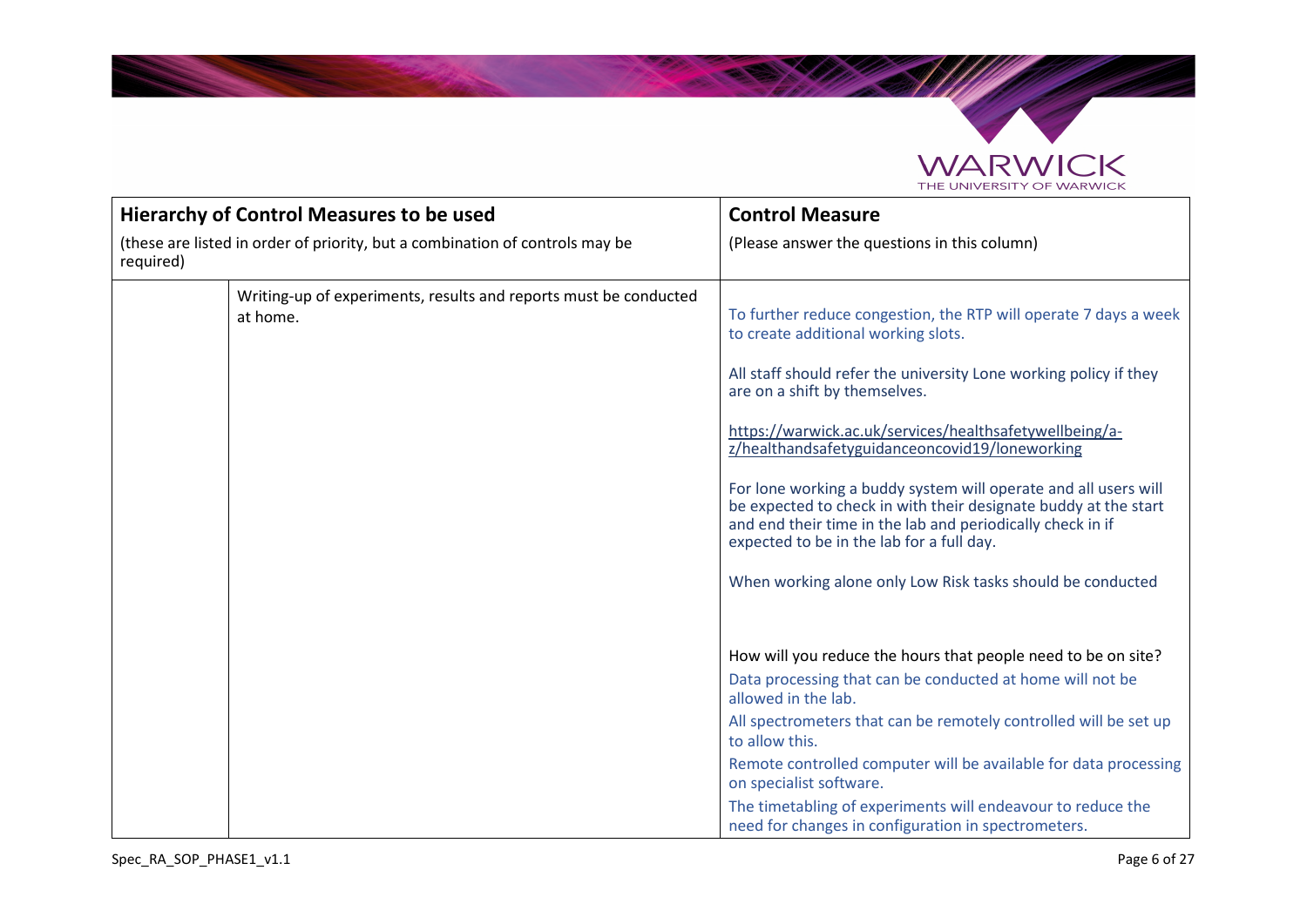

Santa Card

| <b>Hierarchy of Control Measures to be used</b>                                           |  | <b>Control Measure</b>                                                                                                                                                                                                                                                                                                                          |
|-------------------------------------------------------------------------------------------|--|-------------------------------------------------------------------------------------------------------------------------------------------------------------------------------------------------------------------------------------------------------------------------------------------------------------------------------------------------|
| (these are listed in order of priority, but a combination of controls may be<br>required) |  | (Please answer the questions in this column)                                                                                                                                                                                                                                                                                                    |
|                                                                                           |  | How does your booking process control the number of people in<br>your facility/space?<br>During Phase 1 only two RTP Staff members will be able to book<br>via an online form and given access to the facility. All the labs<br>require card access and this will be limited to RTP Staff.                                                      |
|                                                                                           |  | If the spaces you manage are big enough, can you minimise the<br>frequency and time that people could potentially come into<br>contact with each other?                                                                                                                                                                                         |
|                                                                                           |  | The main Spectroscopy RTP space ( $\approx$ 100 m <sup>2</sup> ) in G78 has shared<br>access routes with the NMR facility based in G75. It is proposed<br>that during this phase we operate through separate entrances to<br>the lab to avoid contact Spectroscopy will use the door nearest<br>the main Foyer and NMR groups use other access. |
|                                                                                           |  | G78 has a large central isle and this will be used to create a<br>travel system around the lab that will allow access to each<br>spectrometer in use without passing other lab users. Movable<br>barriers will be used to reconfigure the lab to enforce this for the<br>experiments on a given day.                                            |
|                                                                                           |  | See example in Supporting information C                                                                                                                                                                                                                                                                                                         |
|                                                                                           |  | What floor markings can be provided to ensure that people<br>maintain 2 m distancing? Contact Estates via the Helpdesk if you<br>wish to mark the floor in your area.                                                                                                                                                                           |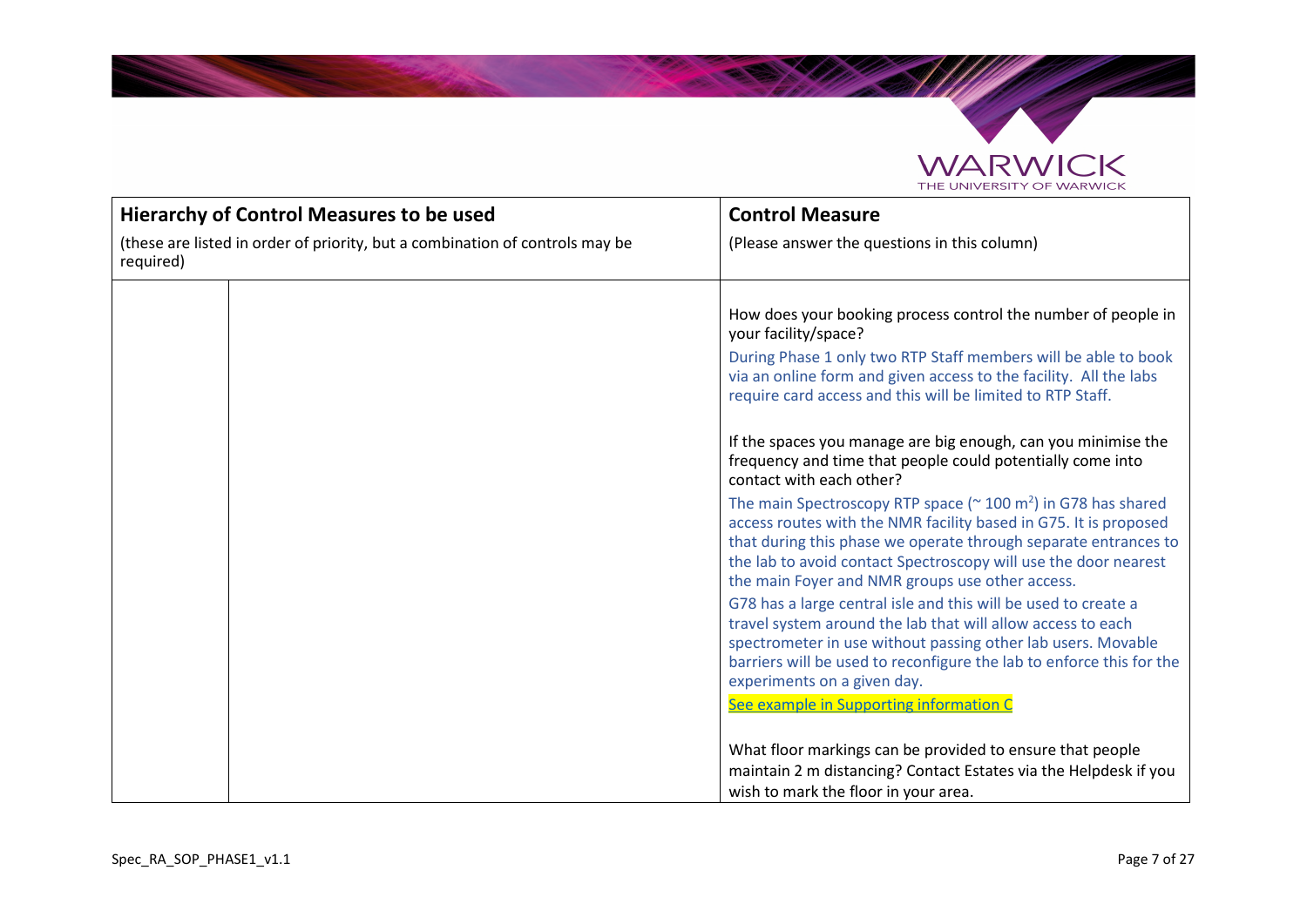

Salah Sepa

| <b>Hierarchy of Control Measures to be used</b>                                           |                                                                                                                                                                                                                                                                                                                                                                                                                                                                                                                                                                                                                                                                                                                                                                                                                                                                                                                                                                                                                                                                                        | <b>Control Measure</b>                                                                                                                                                                                                                                                                                                                                                                                                                                                                                                                                                                                                                                                                                                                                                                                                                                                                                                                                                                                      |
|-------------------------------------------------------------------------------------------|----------------------------------------------------------------------------------------------------------------------------------------------------------------------------------------------------------------------------------------------------------------------------------------------------------------------------------------------------------------------------------------------------------------------------------------------------------------------------------------------------------------------------------------------------------------------------------------------------------------------------------------------------------------------------------------------------------------------------------------------------------------------------------------------------------------------------------------------------------------------------------------------------------------------------------------------------------------------------------------------------------------------------------------------------------------------------------------|-------------------------------------------------------------------------------------------------------------------------------------------------------------------------------------------------------------------------------------------------------------------------------------------------------------------------------------------------------------------------------------------------------------------------------------------------------------------------------------------------------------------------------------------------------------------------------------------------------------------------------------------------------------------------------------------------------------------------------------------------------------------------------------------------------------------------------------------------------------------------------------------------------------------------------------------------------------------------------------------------------------|
| (these are listed in order of priority, but a combination of controls may be<br>required) |                                                                                                                                                                                                                                                                                                                                                                                                                                                                                                                                                                                                                                                                                                                                                                                                                                                                                                                                                                                                                                                                                        | (Please answer the questions in this column)                                                                                                                                                                                                                                                                                                                                                                                                                                                                                                                                                                                                                                                                                                                                                                                                                                                                                                                                                                |
|                                                                                           |                                                                                                                                                                                                                                                                                                                                                                                                                                                                                                                                                                                                                                                                                                                                                                                                                                                                                                                                                                                                                                                                                        | The main aim is to create social distance via reduced occupancy,<br>the seating of the spectrometers creates natural 2 m separation<br>between users.<br>Occasional 2 m indicators will be placed around the lab to<br>remind users of the required distance (2 m is roughly the length                                                                                                                                                                                                                                                                                                                                                                                                                                                                                                                                                                                                                                                                                                                     |
|                                                                                           |                                                                                                                                                                                                                                                                                                                                                                                                                                                                                                                                                                                                                                                                                                                                                                                                                                                                                                                                                                                                                                                                                        | of each lab bench).                                                                                                                                                                                                                                                                                                                                                                                                                                                                                                                                                                                                                                                                                                                                                                                                                                                                                                                                                                                         |
| <b>Isolate</b>                                                                            | Where work activities have to be carried out with others, and<br>persons have to work within relative close proximity to one<br>another for intermittent work activities:<br>Screens (such as Perspex screens) and barriers (to keep people<br>back from reception desks for example) must be deployed where<br>there is regular contact with people which cannot be eliminated.<br>Try to keep staff groups small and consistent as far as possible,<br>forming fixed teams and partnering arrangements for people<br>whilst at work. The number of different contacts people have<br>with others at work should be kept as low as is possible.<br>Consider access for cleaners, IT staff, Estates staff, etc. and how<br>such activities can be carried out safely.<br>Ventilation and fresh air is important - desk top humidifiers must<br>not be used in the workplace.<br>Justify why you cannot conduct a meeting online, AND is there a<br>space where you can meet with a small number of staff that is in<br>the open or where there is good ventilation, and where 2 metres | Do you need to introduce screens or barriers to separate<br>people?<br>Movable barriers will be used to reconfigure the lab to enforce<br>one way this for the experiments on a given day.<br>How will you reduce the team size to be as small as possible, or<br>identify fixed teams/partnering?<br>During Phase 1 only 2 members of RTP Staff will be returning.<br>The supervision of the installation of a new spectrometer will be<br>conducted by one of those staff members.<br>Staff from external companies whose presence on site is<br>essential (e.g. urgent maintenance/repair, equipment<br>installation, etc.) will only be allowed on site if they have<br>submitted suitable RAMS and have provided an updated Covid-<br>19 SOP for the work to be undertaken which have been<br>approved by a Warwick Health and Safety Officer. Any such<br>activity will have the minimum number of essential staff on site.<br>How will you ensure people conduct their work away from each<br>other? |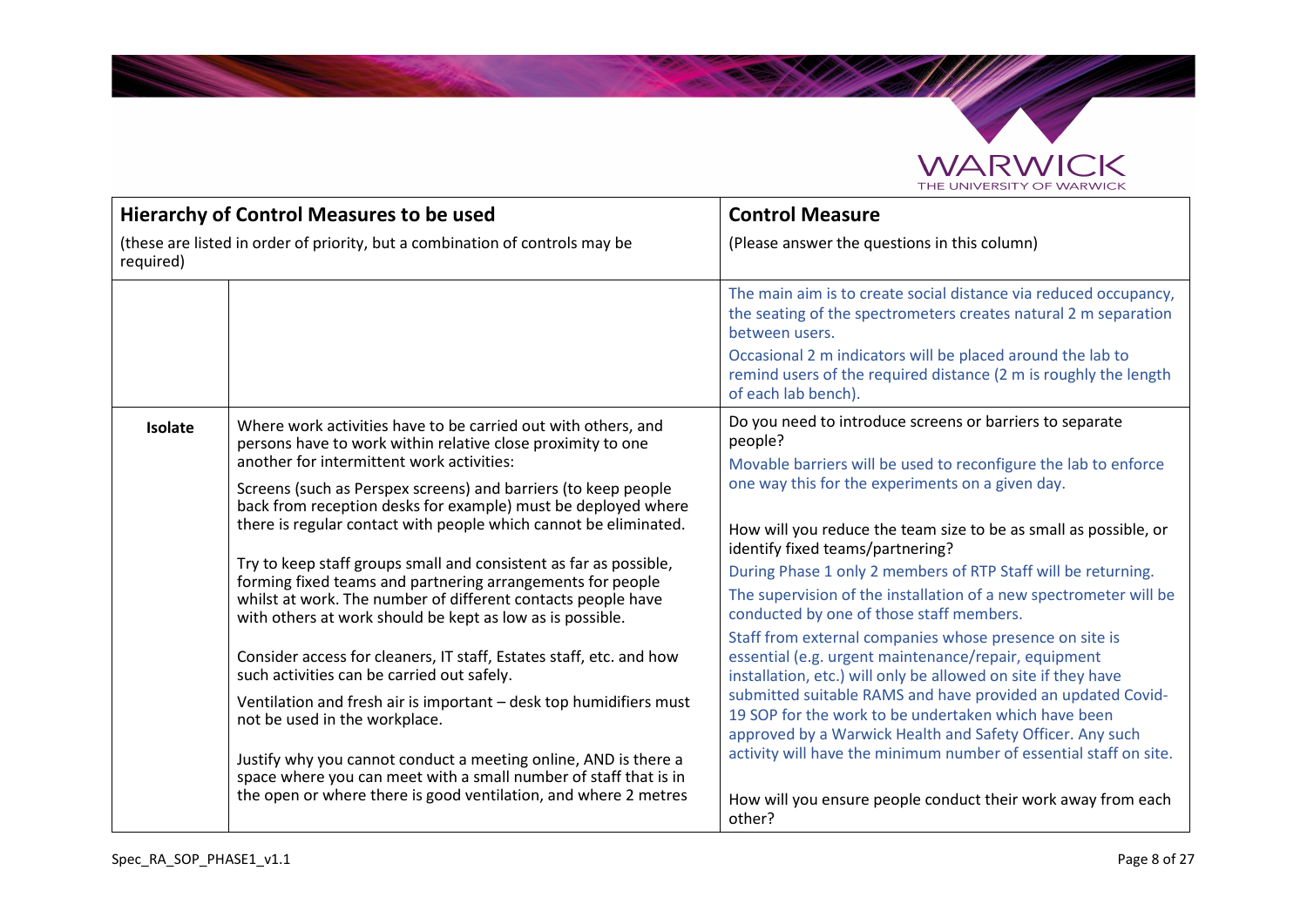

Salah Sepa

| <b>Hierarchy of Control Measures to be used</b>                                           |                                                                           | <b>Control Measure</b>                                                                                                                                                                                                                                                                                                                                                                                                                                                                                                                                                                                                                                                                                                                                                                                                                                                                                                                                                                                                                                                                                    |
|-------------------------------------------------------------------------------------------|---------------------------------------------------------------------------|-----------------------------------------------------------------------------------------------------------------------------------------------------------------------------------------------------------------------------------------------------------------------------------------------------------------------------------------------------------------------------------------------------------------------------------------------------------------------------------------------------------------------------------------------------------------------------------------------------------------------------------------------------------------------------------------------------------------------------------------------------------------------------------------------------------------------------------------------------------------------------------------------------------------------------------------------------------------------------------------------------------------------------------------------------------------------------------------------------------|
| (these are listed in order of priority, but a combination of controls may be<br>required) |                                                                           | (Please answer the questions in this column)                                                                                                                                                                                                                                                                                                                                                                                                                                                                                                                                                                                                                                                                                                                                                                                                                                                                                                                                                                                                                                                              |
|                                                                                           | distancing can take place? Use Teams/Zoom/Skype, etc. for<br>meetings.    | Bookings will be timetabled such that staff are operating non<br>adjacent spectrometers and wherever possible not working face<br>to face. The configuration of the lab will ensure this.<br>See table in Supporting information D<br>All users will be reminded of their responsibility via email when<br>booking and with signage in the lab.<br>Signage on the entrances to the lab will remind users of the<br>maximum occupancy of the space.<br>Can you open windows (including in vehicles) or doors to<br>increase ventilation to the space and permit fresh air circulation?<br>[Note: this is not applicable to containment labs or spaces where<br>there is local exhaust ventilation in place as this can affect<br>extraction efficiency]<br>It is not practical for the doors to remain open to the lab as this<br>would contravene existing safety procedures.<br>Is there good general ventilation provided by air handling or<br>air conditioning units where windows cannot be opened?<br>Yes. The lab has built in air conditioning which creates a steady<br>air flow through the lab |
| <b>Control</b>                                                                            | Where 'critical activity' work within 2 metres just cannot be<br>avoided: | Identify any essential tasks that will require people to<br>potentially work within 2 metres of each other.                                                                                                                                                                                                                                                                                                                                                                                                                                                                                                                                                                                                                                                                                                                                                                                                                                                                                                                                                                                               |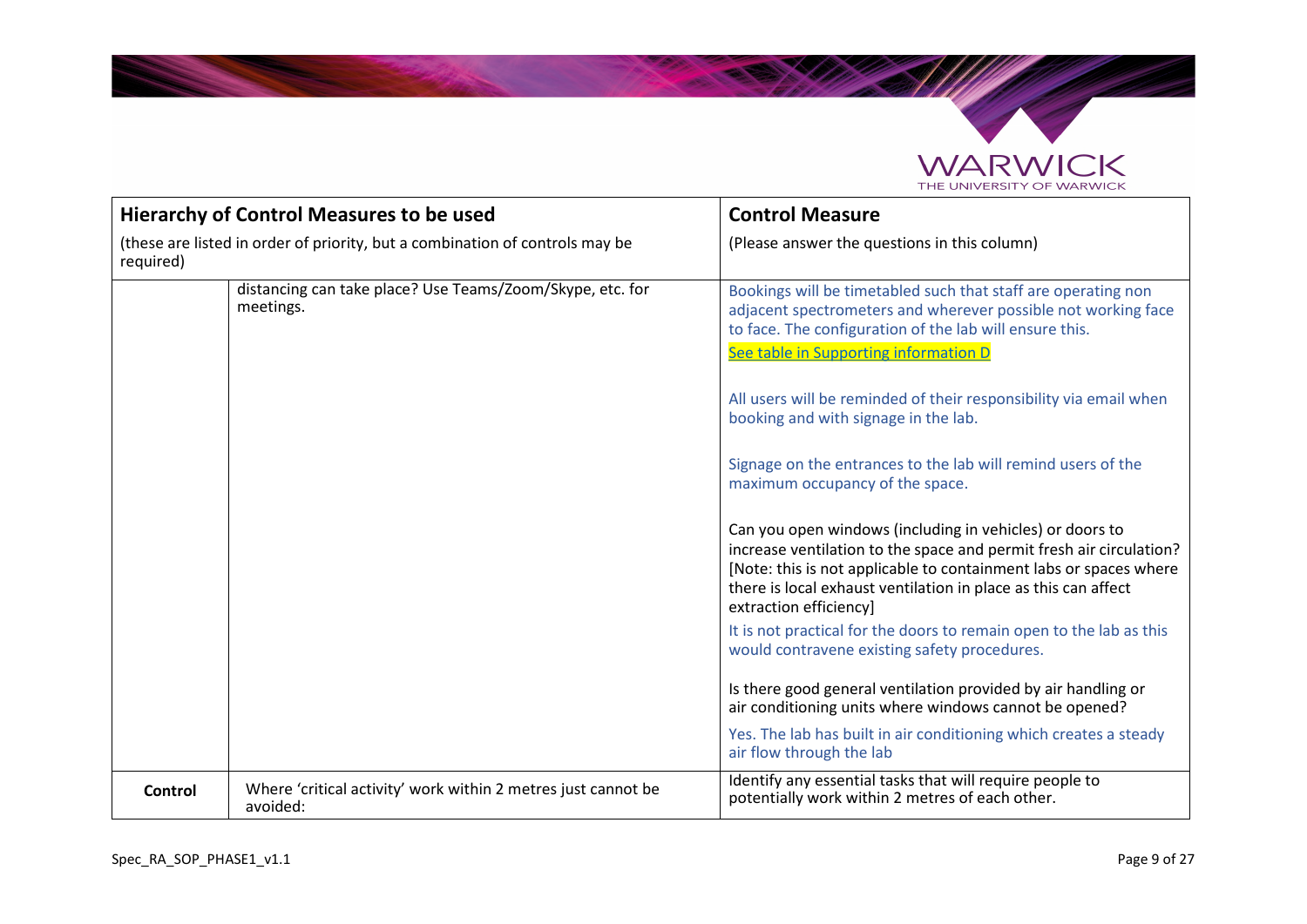

**Salari Career** 

| <b>Hierarchy of Control Measures to be used</b>                                                                                                                                                                                                                                                                                                                                                                                                                                                                                                                                                                                                                                                                                                                                                                                                                                                                                                                                                                                                                                                                                                                                                                                                                                                                                                                                                                                                                                                                                                                                                                            | <b>Control Measure</b>                                                                                                                                                                                                                                                                                                                                                                                                                                                                                                                                                                                                                                                                                                                                                                                                                                                                                                                                                                                                                                                                                                                                                                                                                                                                                                                        |
|----------------------------------------------------------------------------------------------------------------------------------------------------------------------------------------------------------------------------------------------------------------------------------------------------------------------------------------------------------------------------------------------------------------------------------------------------------------------------------------------------------------------------------------------------------------------------------------------------------------------------------------------------------------------------------------------------------------------------------------------------------------------------------------------------------------------------------------------------------------------------------------------------------------------------------------------------------------------------------------------------------------------------------------------------------------------------------------------------------------------------------------------------------------------------------------------------------------------------------------------------------------------------------------------------------------------------------------------------------------------------------------------------------------------------------------------------------------------------------------------------------------------------------------------------------------------------------------------------------------------------|-----------------------------------------------------------------------------------------------------------------------------------------------------------------------------------------------------------------------------------------------------------------------------------------------------------------------------------------------------------------------------------------------------------------------------------------------------------------------------------------------------------------------------------------------------------------------------------------------------------------------------------------------------------------------------------------------------------------------------------------------------------------------------------------------------------------------------------------------------------------------------------------------------------------------------------------------------------------------------------------------------------------------------------------------------------------------------------------------------------------------------------------------------------------------------------------------------------------------------------------------------------------------------------------------------------------------------------------------|
| (these are listed in order of priority, but a combination of controls may be<br>required)                                                                                                                                                                                                                                                                                                                                                                                                                                                                                                                                                                                                                                                                                                                                                                                                                                                                                                                                                                                                                                                                                                                                                                                                                                                                                                                                                                                                                                                                                                                                  | (Please answer the questions in this column)                                                                                                                                                                                                                                                                                                                                                                                                                                                                                                                                                                                                                                                                                                                                                                                                                                                                                                                                                                                                                                                                                                                                                                                                                                                                                                  |
| Introduce a local system where you will know who is on site and<br>$\bullet$<br>what work they are doing and increase the level of supervision<br>to monitor and manage compliance with the working<br>arrangements.<br>People should work from a desk or work station assigned for<br>$\bullet$<br>their exclusive use, and avoid desk sharing or hot-desking as far<br>as possible: where desks, workstations or equipment have to be<br>shared, these should be cleaned after each use.<br>Workers should conduct their activities by working side by side,<br>$\bullet$<br>or facing away from each other, rather than face to face<br>wherever possible<br>Ensure that there is a means to regularly clean common<br>$\bullet$<br>touchpoints, doors, buttons, handles, tools, equipment etc. in<br>spaces where you do not have routine cleaning by Estates<br>Cleaning staff.<br>Ensure that there is hand washing facilities in the spaces (with<br>$\bullet$<br>soap and water) to permit people to wash their hands before<br>and after using any equipment?<br>Introduce hand sanitiser (e.g. where limited access to soap and<br>$\bullet$<br>water)<br>Keep work to short durations e.g. less than 15 minutes.<br>$\bullet$<br>Reduce the frequency that the lifts are used to reduce congestion<br>$\bullet$<br>and contact at all times including where the lifts are used for the<br>movement of goods from one floor to another.<br>Cleaning equipment/supplies for IT equipment (including photo-<br>$\bullet$<br>copiers, etc.) might be required, and/or added to the cleaning<br>regime for the area. | None are foreseen at this time.<br>Can the workplace be rearranged to allow people to work<br>side-by-side or back-to-back, rather than facing each other?<br>How can you rearrange tasks to enable them to be carried out<br>by one person, or by maintaining the 2 metres distancing?<br>Work will only be conducted on spectrometers work stations<br>that are 2 m apart and the majority of adjacent workstations<br>face away from each other.<br>See supporting information A<br>All work will be pre-planned and approved. Spectrometers<br>that are not in use will be disabled via password protected PC,<br>Removal of Keys etc. Password to be changed frequently.<br>How will you ensure the areas are being cleaned regularly and<br>at the end of the day/shift?<br>Cleaning wipes / sprays will be made available in the lab and<br>every member of staff will be expected to wipe down<br>instruments they are using before and after use. This includes<br>computers and peripheral equipment.<br>Where appropriate, samples will be mounted on fresh glass<br>slides for each experiment and will be disposed of at the end<br>of each experiment.<br>Bins will be emptied to the local collection points at the end of<br>each day. A sign will be displayed saying when the bin was last<br>emptied to ensure compliance. |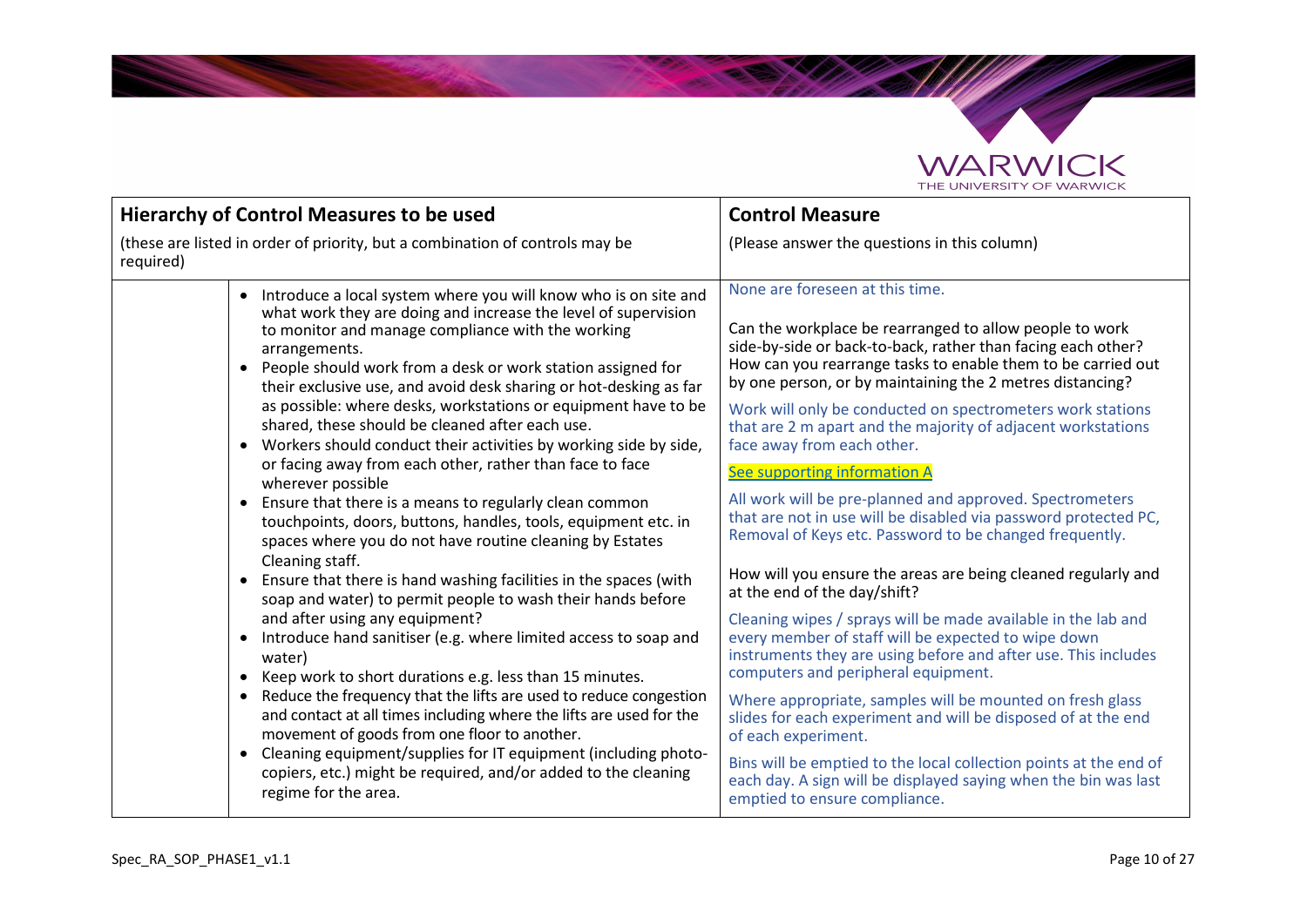

The Company

| <b>Hierarchy of Control Measures to be used</b>                                           |                                                                                                                                | <b>Control Measure</b>                                                                                                                                                                                |
|-------------------------------------------------------------------------------------------|--------------------------------------------------------------------------------------------------------------------------------|-------------------------------------------------------------------------------------------------------------------------------------------------------------------------------------------------------|
| (these are listed in order of priority, but a combination of controls may be<br>required) |                                                                                                                                | (Please answer the questions in this column)                                                                                                                                                          |
|                                                                                           | Consider access for cleaners, IT staff, Estates staff, etc. and how<br>$\bullet$<br>such activities can be carried out safely. | Bins in the lab will be replaced with smaller open bins.                                                                                                                                              |
|                                                                                           |                                                                                                                                | Are there enough hand washing facilities for those involved in<br>the 'critical activities'?                                                                                                          |
|                                                                                           |                                                                                                                                | Yes. There are toilets situated just outside the labs with hand<br>washing facilities and hand sanitiser will be made available<br>inside the lab.                                                    |
|                                                                                           |                                                                                                                                | Do you need to introduce hand sanitiser?                                                                                                                                                              |
|                                                                                           |                                                                                                                                | It would be useful to have it in the lab as there are no sinks<br>inside the lab. The door to the lab will constitute a major<br>touch point so stations on both sides of this door are<br>desirable. |
|                                                                                           |                                                                                                                                | Will you need to use the lift for any activities?                                                                                                                                                     |
|                                                                                           |                                                                                                                                | <b>No</b>                                                                                                                                                                                             |
|                                                                                           |                                                                                                                                | Will cleaners, IT Staff or Estates need to access your area<br>whilst your staff are working?                                                                                                         |
|                                                                                           |                                                                                                                                | No. Cleaners, IT Staff or Estates staff do not have regular<br>access to the labs and any access required has to be arranged<br>in advance with the Spectroscopy RTP Manager.                         |

<u>andre de la c</u>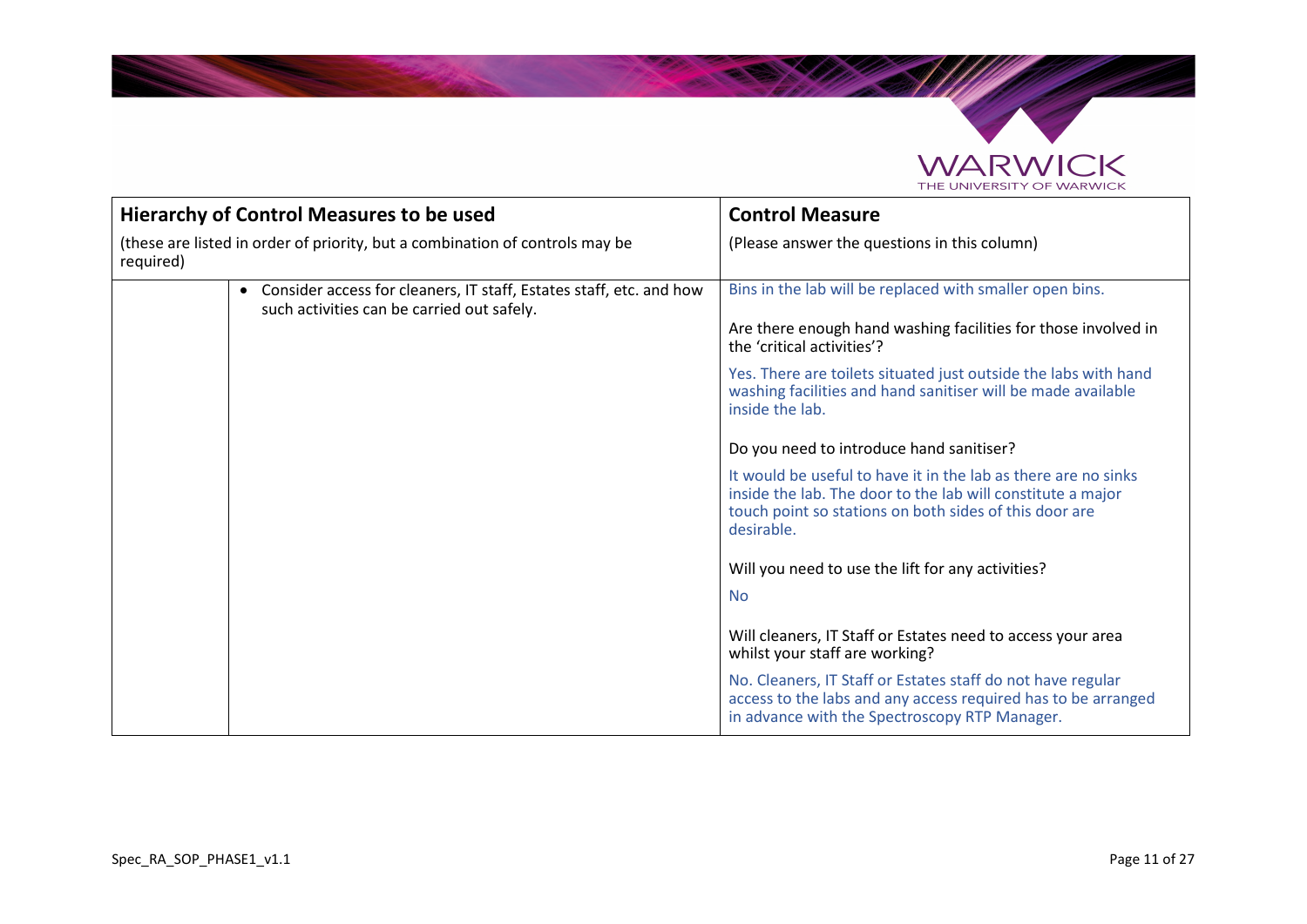

SAMAS

| <b>Hierarchy of Control Measures to be used</b>                                           |                                                                                                                                                                                                                                                                                                       | <b>Control Measure</b>                                                                                                                                                  |
|-------------------------------------------------------------------------------------------|-------------------------------------------------------------------------------------------------------------------------------------------------------------------------------------------------------------------------------------------------------------------------------------------------------|-------------------------------------------------------------------------------------------------------------------------------------------------------------------------|
| (these are listed in order of priority, but a combination of controls may be<br>required) |                                                                                                                                                                                                                                                                                                       | (Please answer the questions in this column)                                                                                                                            |
| <b>First Aid and</b><br><b>Fire Safety</b>                                                | Have you considered any high risk activities which need particular<br>First Aid or Fire Safety arrangements. If you are concerned about<br>first aid cover or fire safety contact Health and the Safety<br>Helpdesk.                                                                                  | Are there any high risk activities which need particular First<br>Aid or Fire Safety arrangements.<br><b>No</b>                                                         |
|                                                                                           | Security will be able to provide emergency First Aid support during<br>this period, but managers should endeavour to provide first aiders                                                                                                                                                             | Do staff know how to access first aid kits or how to contact<br>Security for emergency first aid.                                                                       |
|                                                                                           | as far as is possible at present.<br>Encourage all members of staff to act as temporary Fire Wardens                                                                                                                                                                                                  | Staff all know how to contact Estates in an emergency and will<br>be reminded prior to return to the lab via email.                                                     |
|                                                                                           | during this period. They can complete the Fire Warden training<br>module available on Moodle. They need to know how to flag any<br>concerns relating to fire safety to the Health and Safety Helpdesk.<br>Normal fire escape routes take precedence over one way routes in<br>an emergency situation. | All staff and RTP users will be instructed to contact Estates for<br>access to first aid by dialling 22222.                                                             |
|                                                                                           |                                                                                                                                                                                                                                                                                                       | There is a land line in G78 available for use.                                                                                                                          |
|                                                                                           |                                                                                                                                                                                                                                                                                                       | Lab signage will be updated to reflect this.                                                                                                                            |
|                                                                                           |                                                                                                                                                                                                                                                                                                       | Do staff know how to access other risk assessments relevant<br>to their area or activity.                                                                               |
|                                                                                           |                                                                                                                                                                                                                                                                                                       | All risk assessments are available electronically on the RTP<br>website. Hardcopies are stored at the entrance to G78.                                                  |
|                                                                                           |                                                                                                                                                                                                                                                                                                       | All returning staff and users will be emailed a copy of the<br>updated risk assessments and asked to confirm they have read<br>it before being given access to the lab. |
|                                                                                           |                                                                                                                                                                                                                                                                                                       | go.warwick.ac.uk/spectroscopy/safety/retuningresponsibilities                                                                                                           |
| <b>Behaviours</b>                                                                         | The measures necessary to minimise the risk of spread of<br>infection rely on everyone taking responsibility for their own<br>actions and behaviours. As a manager you will need to encourage                                                                                                         | How will you monitor compliance with the control measures<br>set out in this risk assessment?                                                                           |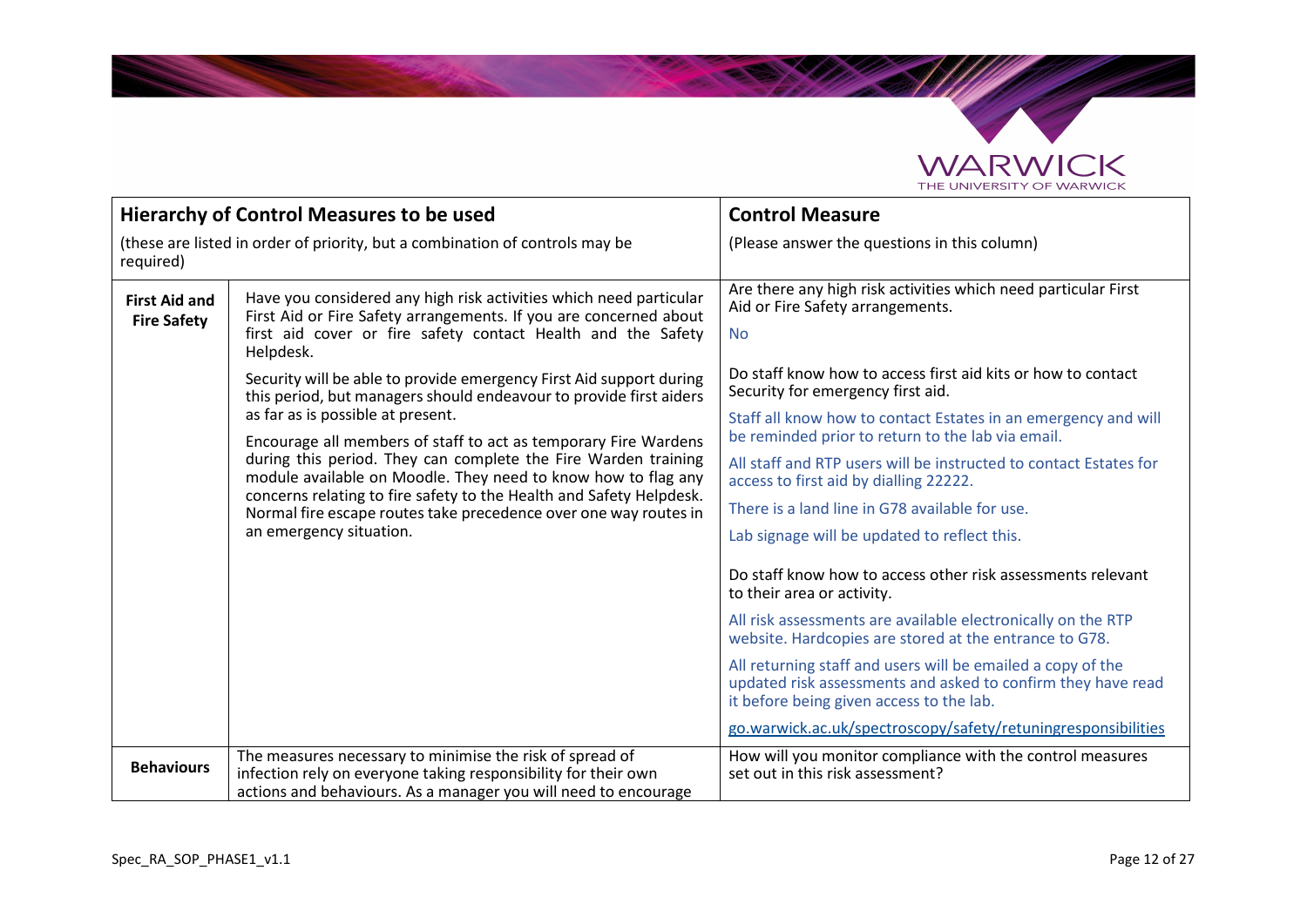

**School College College** 

| <b>Hierarchy of Control Measures to be used</b>                                                                                                                                                                                                                                                                                                                                                                                                                                                                          |                                                                                                                                                                                                                                                                                                                                                            | <b>Control Measure</b>                                                                                                                                               |
|--------------------------------------------------------------------------------------------------------------------------------------------------------------------------------------------------------------------------------------------------------------------------------------------------------------------------------------------------------------------------------------------------------------------------------------------------------------------------------------------------------------------------|------------------------------------------------------------------------------------------------------------------------------------------------------------------------------------------------------------------------------------------------------------------------------------------------------------------------------------------------------------|----------------------------------------------------------------------------------------------------------------------------------------------------------------------|
| (these are listed in order of priority, but a combination of controls may be<br>required)                                                                                                                                                                                                                                                                                                                                                                                                                                |                                                                                                                                                                                                                                                                                                                                                            | (Please answer the questions in this column)                                                                                                                         |
| an open and collaborative approach, where any issues can be<br>openly discussed and addressed.<br>Line managers must hold a 'returning to work briefing' with any<br>staff returning to campus at the earliest opportunity, sharing this<br>completed document with them in writing and allowing any<br>questions.<br>Line managers must carry out regular team meetings to review this<br>risk assessment and arrangements with staff. Line Managers should<br>also refer to and follow any relevant HR or OD guidance. | All users and staff will be made aware of their own responsibility<br>in the lab and encouraged to report any abuses to<br>spectroscopy@warwick.ac.uk or via an anonymous web-form.<br>The passwords on spectrometer will be changed regularly to<br>discourage non booked users gaining access and spectrometers<br>that are not in use will be disabled. |                                                                                                                                                                      |
|                                                                                                                                                                                                                                                                                                                                                                                                                                                                                                                          | All users will be made aware that any breach of the rules will<br>mean automatic removal of access to the lab.                                                                                                                                                                                                                                             |                                                                                                                                                                      |
|                                                                                                                                                                                                                                                                                                                                                                                                                                                                                                                          |                                                                                                                                                                                                                                                                                                                                                            | Card access will only be granted to the approved list of returning<br>users.                                                                                         |
|                                                                                                                                                                                                                                                                                                                                                                                                                                                                                                                          |                                                                                                                                                                                                                                                                                                                                                            | How often will you brief and update your team on any changes<br>to this risk assessment or associated control measures?                                              |
|                                                                                                                                                                                                                                                                                                                                                                                                                                                                                                                          |                                                                                                                                                                                                                                                                                                                                                            | This situation will be very dynamic and updates will be<br>disseminated via email when they occur. They will also be passed<br>on during the weekly team meeting.    |
|                                                                                                                                                                                                                                                                                                                                                                                                                                                                                                                          |                                                                                                                                                                                                                                                                                                                                                            | How will you encourage staff to flag any concerns they might<br>have, problems or deviations from the arrangements?                                                  |
|                                                                                                                                                                                                                                                                                                                                                                                                                                                                                                                          |                                                                                                                                                                                                                                                                                                                                                            | If staff have any concerns for their own safety they should report<br>any concern to the Spectroscopy RTP Manager and/or the<br>University Health and Safety Office. |
|                                                                                                                                                                                                                                                                                                                                                                                                                                                                                                                          |                                                                                                                                                                                                                                                                                                                                                            | Major concerns should be raised with HSE using the form<br>available at https://www.hse.gov.uk/contact/concerns.htm                                                  |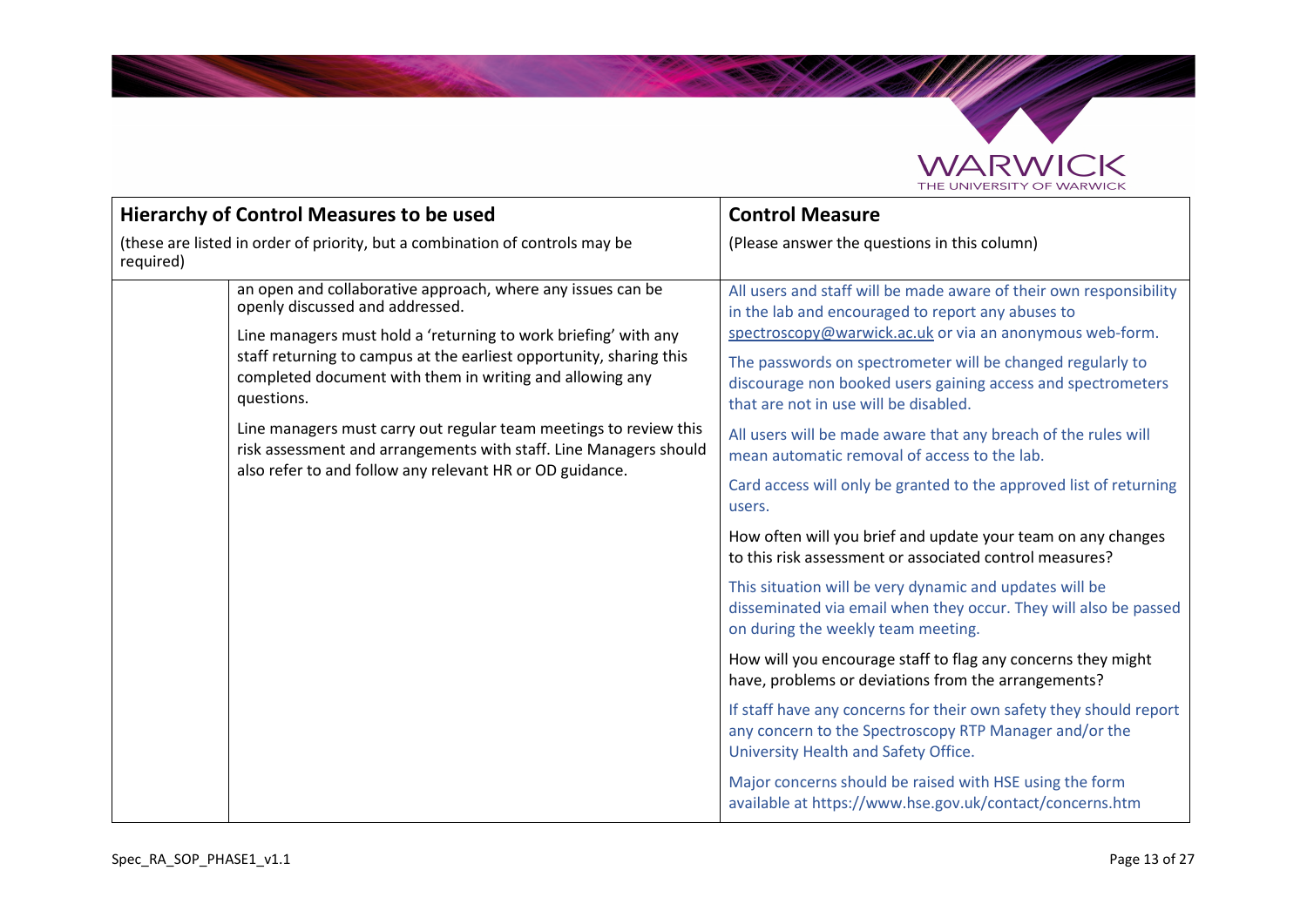

SAMAS

|                                                                 | <b>Hierarchy of Control Measures to be used</b>                                                                                                                                                                                                                                                                                                                                        | <b>Control Measure</b>                                                                                                                                                                                                                                                                                                                                                                                                                                                                                                                                                                                      |  |  |  |  |  |
|-----------------------------------------------------------------|----------------------------------------------------------------------------------------------------------------------------------------------------------------------------------------------------------------------------------------------------------------------------------------------------------------------------------------------------------------------------------------|-------------------------------------------------------------------------------------------------------------------------------------------------------------------------------------------------------------------------------------------------------------------------------------------------------------------------------------------------------------------------------------------------------------------------------------------------------------------------------------------------------------------------------------------------------------------------------------------------------------|--|--|--|--|--|
| required)                                                       | (these are listed in order of priority, but a combination of controls may be                                                                                                                                                                                                                                                                                                           | (Please answer the questions in this column)                                                                                                                                                                                                                                                                                                                                                                                                                                                                                                                                                                |  |  |  |  |  |
|                                                                 |                                                                                                                                                                                                                                                                                                                                                                                        | No one who feels unsafe traveling to the building will be<br>required to attend site and other arrangements will be made to<br>help them with their research.                                                                                                                                                                                                                                                                                                                                                                                                                                               |  |  |  |  |  |
|                                                                 |                                                                                                                                                                                                                                                                                                                                                                                        | When users believe they need to deviate from this risk<br>assessment for their work the Spectroscopy RTP Manager will<br>work with them to create a new risk assessment that will need to<br>be signed off by the Spectroscopy RTP Director before any work<br>can be started. If this applies to the Spectroscopy RTP Director<br>then Prof David Leadley must complete sign-off.                                                                                                                                                                                                                          |  |  |  |  |  |
| One way<br><b>Routes and</b><br><b>Passing</b><br><b>Places</b> | Line Managers must find out any local temporary instructions on<br>any access/egress arrangements, one way routes and passing<br>places. These must be shared with your staff. Normal fire escape<br>routes take precedence over one way routes in an emergency<br>situation.                                                                                                          | Are your aware of all of the local temporary instructions on any<br>access/egress arrangements, one way routes and passing places.<br>And can you easily relay these to your staff?<br>None at this time                                                                                                                                                                                                                                                                                                                                                                                                    |  |  |  |  |  |
| Communal<br>areas                                               | It is important that people continue to take breaks from their work<br>activity. Communal areas which are used for breaks and meals must<br>be arranged to ensure that people maintain 2 metre separation at<br>all times.<br>If people need to remain on campus, they should be encouraged to<br>take their breaks outside in the fresh air, while maintaining 2 metre<br>separation. | What arrangements have been made to allow safe breaks?<br>Staff are not encouraged to stay on site for prolonged periods.<br>Users will be encouraged not to eat meals on site but if required<br>the foyer of Millburn House or outdoor space can be used. These<br>spaces will also be used for drinks breaks etc.<br>Users will be encouraged to bring bottled drinks and their own<br>prepared food as the communal kitchens will not be available. If<br>possible waste from food should be taken home or disposed of<br>in the lab bins (which are then emptied to the communal<br>collection points) |  |  |  |  |  |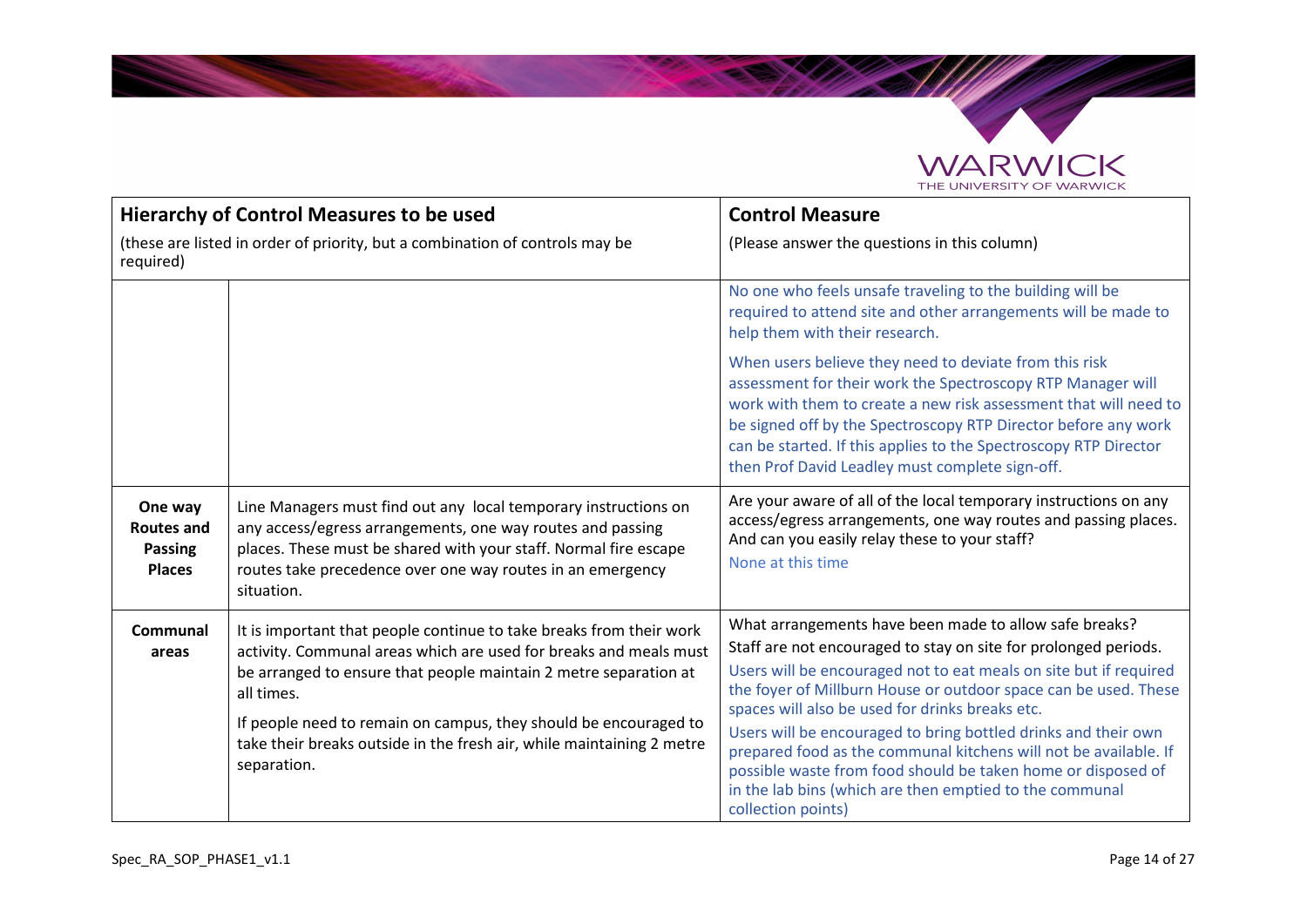

**SAMA** 

|                                                     | <b>Hierarchy of Control Measures to be used</b>                                                                                                                                                                                                                                                                                                                                                                                                                         | <b>Control Measure</b>                                                                                                                                                                                                                                                                                                                                                                                                                                                                |  |  |  |  |  |
|-----------------------------------------------------|-------------------------------------------------------------------------------------------------------------------------------------------------------------------------------------------------------------------------------------------------------------------------------------------------------------------------------------------------------------------------------------------------------------------------------------------------------------------------|---------------------------------------------------------------------------------------------------------------------------------------------------------------------------------------------------------------------------------------------------------------------------------------------------------------------------------------------------------------------------------------------------------------------------------------------------------------------------------------|--|--|--|--|--|
| required)                                           | (these are listed in order of priority, but a combination of controls may be                                                                                                                                                                                                                                                                                                                                                                                            | (Please answer the questions in this column)                                                                                                                                                                                                                                                                                                                                                                                                                                          |  |  |  |  |  |
|                                                     | People should bring their own food, which ideally does not require<br>the use of a microwave, as there will potentially be limited access to<br>kitchen or catering facilities.                                                                                                                                                                                                                                                                                         | Drinks will be not be allowed in the lab.                                                                                                                                                                                                                                                                                                                                                                                                                                             |  |  |  |  |  |
|                                                     | Kitchenettes, etc. must have floor markings to ensure that they do<br>not become overcrowded and allow queuing, back-to-back working<br>and one-way systems.                                                                                                                                                                                                                                                                                                            |                                                                                                                                                                                                                                                                                                                                                                                                                                                                                       |  |  |  |  |  |
|                                                     | Toilets, changing rooms, showers, etc. must be managed to ensure<br>that they do not become crowded. ALL personal items MUST be<br>removed from showers and changing rooms unless they are placed<br>in a plastic bag in a locker.                                                                                                                                                                                                                                      |                                                                                                                                                                                                                                                                                                                                                                                                                                                                                       |  |  |  |  |  |
| Personal<br><b>Protective</b><br>Equipment<br>(PPE) | Workplaces should NOT encourage the precautionary use of extra<br>PPE to protect against Covid-19 (except when responding to<br>suspected or identified cases of Covid-19).<br>Where PPE is deemed necessary as a control measure to ensure<br>the safety of the individual for the work activity that they are<br>undertaking, e.g. work involving hazardous substances, it must<br>continue to be worn.<br>Workers MAY choose to use a home-made face covering in the | Refer to your activity-based risk assessment for any PPE<br>requirements.<br>All RTP staff will be issued with the own PPE to avoid cross<br>contamination. This includes safety goggles, laser safety glasses<br>(where required), shoes (where required), and lab coat.<br>Disposable Nitrile gloves will be available in the labs.<br>Users must wear clean disposable Nitrile gloves under cryogenic<br>gloves.<br>Face masks are not required in the labs but if users feel more |  |  |  |  |  |
|                                                     | workplace, but this should NOT be a substitute for 2 metre<br>distancing and more effective hygiene measures (regular<br>handwashing, use of sanitisers, and catching coughs and sneezes<br>in a tissue).<br>Workers who choose to use a face covering should be supported<br>in its effective use.                                                                                                                                                                     | comfortable in them there is no issue with them being worn.<br>If any of your team choose to use a face covering, what<br>instruction will you provide to enable them to use it to best<br>effect?                                                                                                                                                                                                                                                                                    |  |  |  |  |  |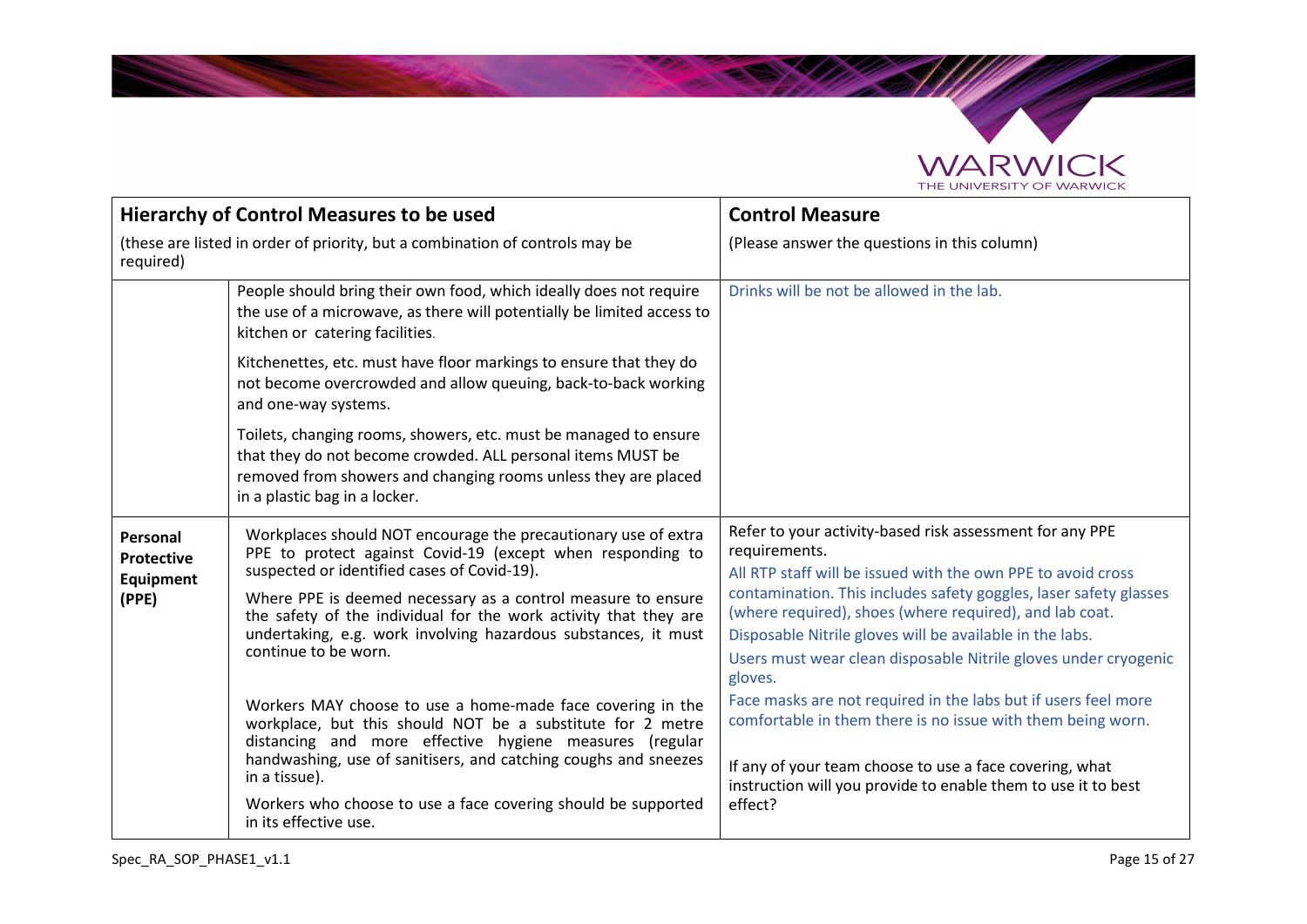

Santa Carpenter

|                             | Hierarchy of Control Measures to be used                                                                                                                                                                                                       | <b>Control Measure</b>                                                                                                                                                                                                                                                                                                                                                                                                                                                                                                                                                                                                                                     |  |  |  |  |  |
|-----------------------------|------------------------------------------------------------------------------------------------------------------------------------------------------------------------------------------------------------------------------------------------|------------------------------------------------------------------------------------------------------------------------------------------------------------------------------------------------------------------------------------------------------------------------------------------------------------------------------------------------------------------------------------------------------------------------------------------------------------------------------------------------------------------------------------------------------------------------------------------------------------------------------------------------------------|--|--|--|--|--|
| required)                   | (these are listed in order of priority, but a combination of controls may be                                                                                                                                                                   | (Please answer the questions in this column)                                                                                                                                                                                                                                                                                                                                                                                                                                                                                                                                                                                                               |  |  |  |  |  |
|                             |                                                                                                                                                                                                                                                | Staff will be instructed to:<br>Wash your hands thoroughly with soap and water for 20<br>seconds or use hand sanitiser before putting a face<br>covering on, and after removing it.<br>When wearing a face covering, avoid touching your face<br>or face covering, as you could contaminate them with<br>germs from your hands.<br>Change your face covering if it becomes damp or if<br>you've touched it.<br>Continue to wash your hands regularly.<br>Change and wash your face covering daily.<br>If the material is washable, wash in line with<br>manufacturer's instructions. If it's not washable, dispose<br>of it carefully in your usual waste. |  |  |  |  |  |
| <b>Guidance to</b><br>staff | Have you issued the Covid-19 guidance to all of those that are<br>returning to work to carry out 'critical activities' (see appendix A)?                                                                                                       | Yes                                                                                                                                                                                                                                                                                                                                                                                                                                                                                                                                                                                                                                                        |  |  |  |  |  |
|                             | Have you arranged briefing sessions on the risk assessment and SOP<br>with staff?                                                                                                                                                              | Yes, via Microsoft Teams                                                                                                                                                                                                                                                                                                                                                                                                                                                                                                                                                                                                                                   |  |  |  |  |  |
|                             | Have you arranged 1-2-1 meetings with staff who are vulnerable,<br>living with vulnerable people, pregnant, in the BAME community,<br>are disabled or who might have child care (or other care provision)<br>challenges at this point in time? | Yes                                                                                                                                                                                                                                                                                                                                                                                                                                                                                                                                                                                                                                                        |  |  |  |  |  |

<u>andré de la c</u>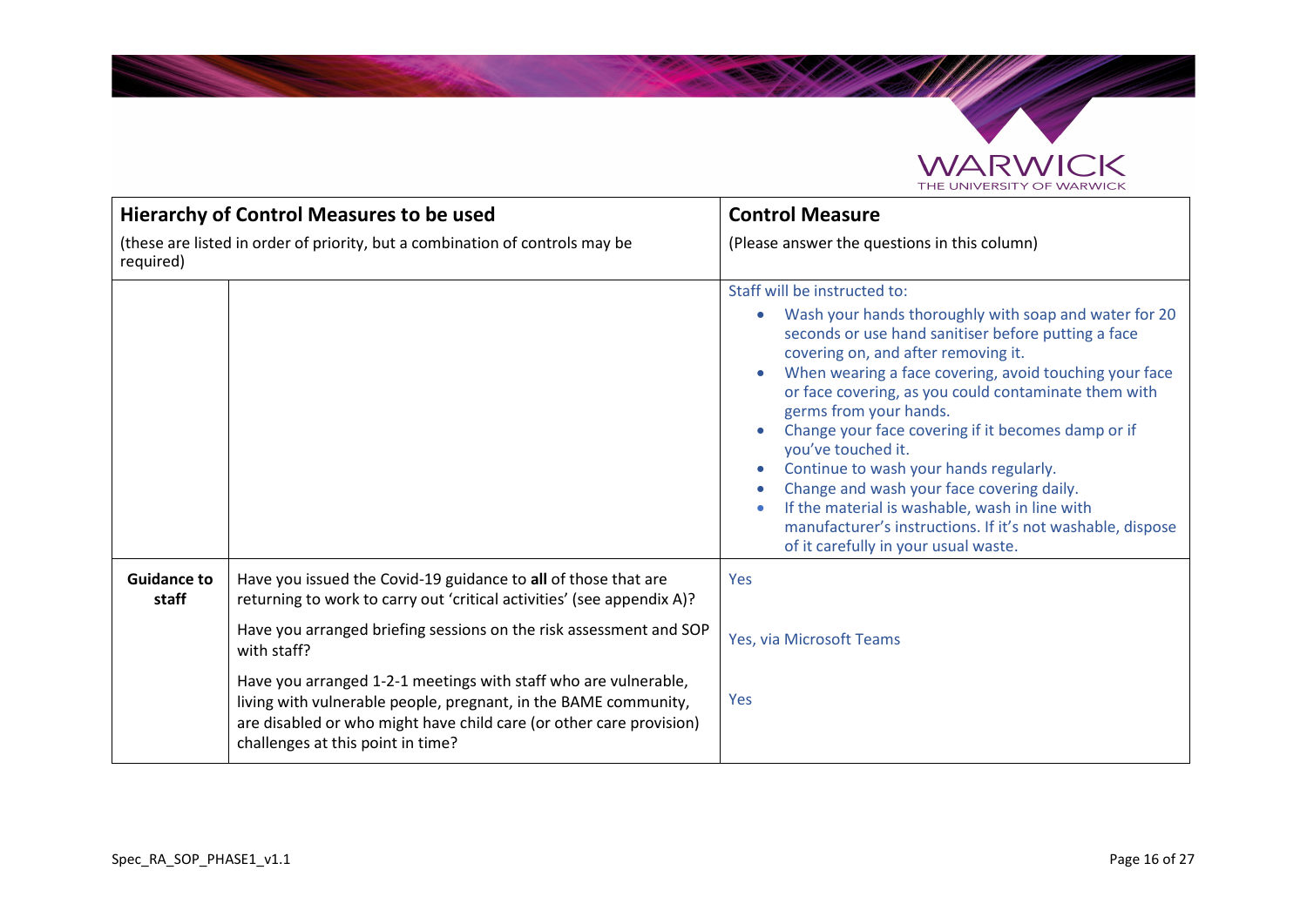

| Tick here if the level of risk is acceptable to permit the work<br>activity to take place<br>(once you have put the control measures above in place) | YES | Line Manager<br>Signature | <b>Ben Breeze</b> |
|------------------------------------------------------------------------------------------------------------------------------------------------------|-----|---------------------------|-------------------|
|                                                                                                                                                      |     |                           |                   |

**List of people with whom this assessment has been shared:**

**Review date:** this assessment needs to be reviewed and updated should anything change, should people raise any concerns, or at least once every week

| <b>Approved by</b><br>(HoD or Director) | David Leadley | Signature | Home M                                                        |
|-----------------------------------------|---------------|-----------|---------------------------------------------------------------|
| <b>Date</b>                             | 29/05/2020    |           | <b>Position</b>   DPVC for Research (Infrastructure & Ethics) |
| <b>Review date</b>                      |               |           |                                                               |

**Print and sign a copy, and share electronically with those involved in the 'critical activity' which is requiring them to come into the University to work.** 

**Send an electronic copy to your Health and Safety Officer or Health and Safety Adviser.** 

**Complete and position the Covid 19 Secure Poster in your respective workspace(s).** 

**WARWK** 

THE UNIVERSITY OF WARWICK

 $\supset$ K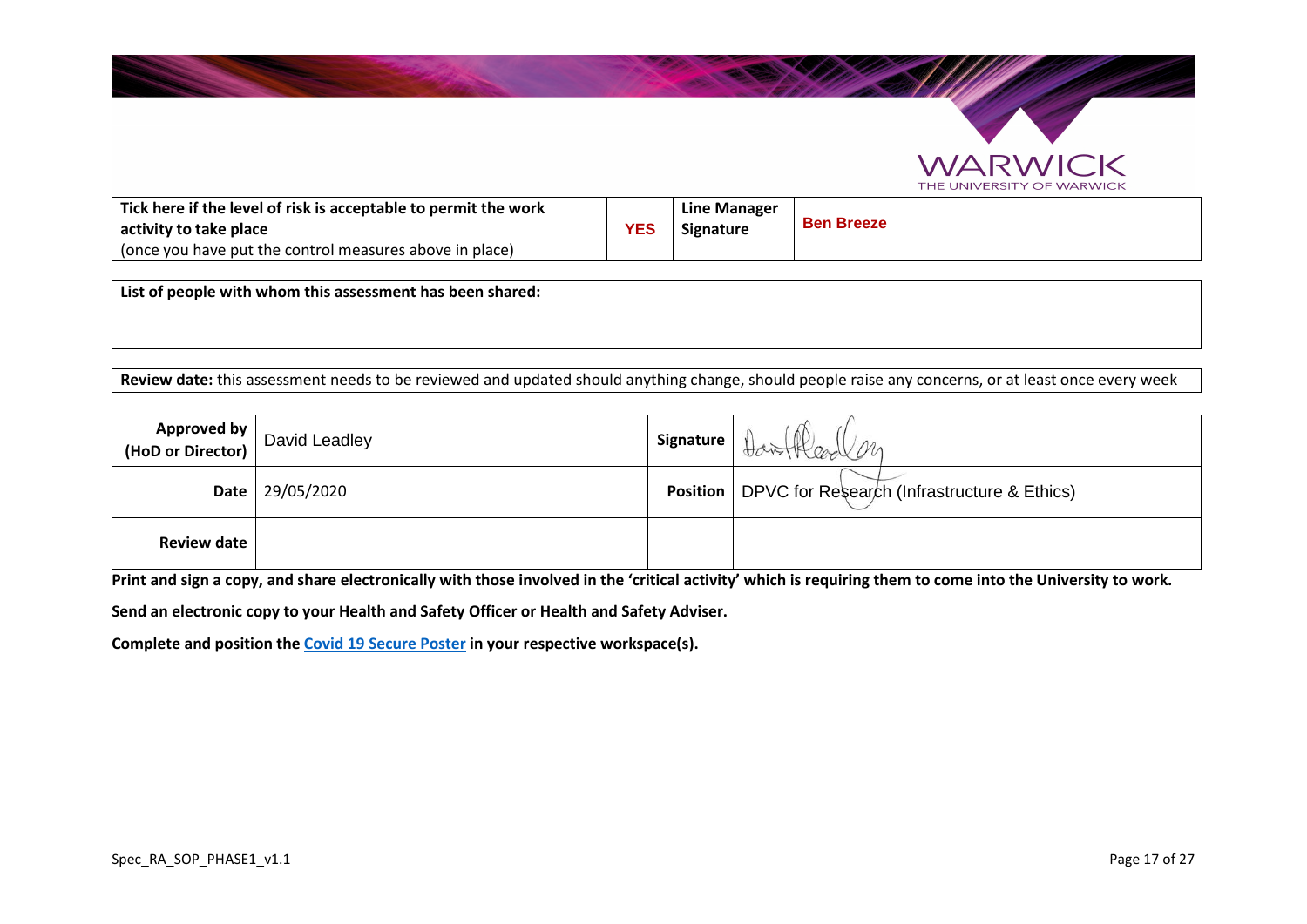



#### **Supporting information A : Areas in use and proposed access** *(Return to original position1) (Return to original position 2)*

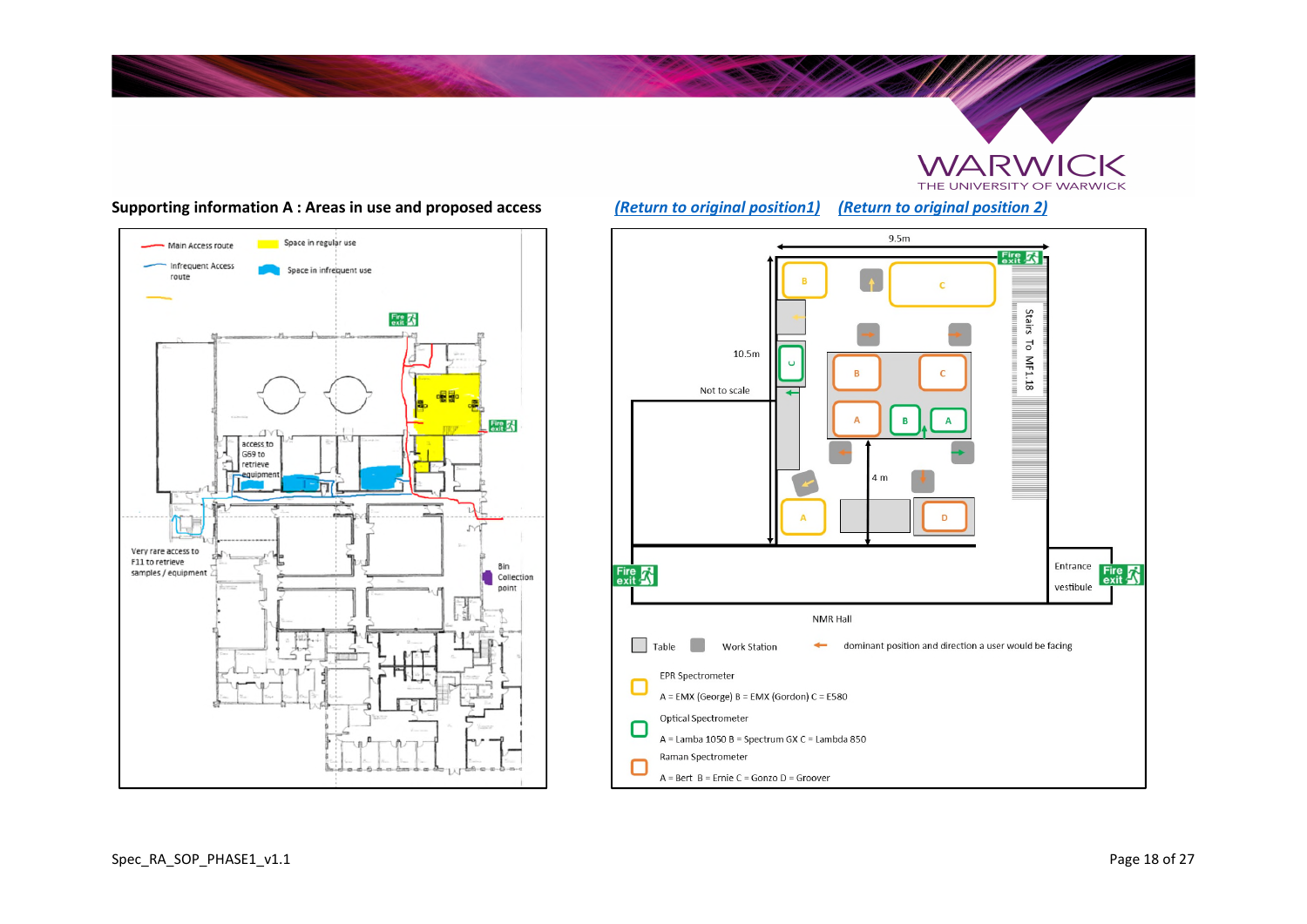

SAMAS

#### Spectrometer designations Raman/PL<br>Bert [514, 785 nm] Time Shift 1 Shift 2 Shift 1 Shift 2 Shift 1 Shift 2 Shift 1 Shift 2 Shift 1 Shift 2 Shift 1 Shift 2 Drop offs Shift 1 Shift 2 Drop offs Shift 1 Shift 2 Bert [514, 785 nm] 09:00 BGB BGB MEN BGB Ernie [325, 442, 633 nm] 10:00 <mark>Grover |</mark> | | | | | MEN | | Grover BGB | | | | | E580 | | Grouch | | | Gonzo [532 nm] 11:00 MEN REIN Leica (Grouch Grouch Grouch Grouch December 1988 nm, 660nm] 12:00 BGB Big Bird BGB BGB EPR 13:00 Count Geogre MEN Gonzo Bruker EMX (Gordon) 14:00 Grover Bruker EMX-E (George) 15:00 BGB BGB Bruker E580 (Big Bird) 16:00 Count Ernie Absorption 17:00 Lambda 1050 (Grouch) 18:00 Lambda 850 (The Count) Spectrum GX (Elmo) Leica Micrsocpe (leica) Slot in use & User in lab slot in use User probably not in lab slot never availble to create staggered starts Monday | Tuesday | Wednesady | Thursday | Friday | Saturday | Sunday

## **Supporting information B : Example Time table (Phase 1)** *(Return to original position)*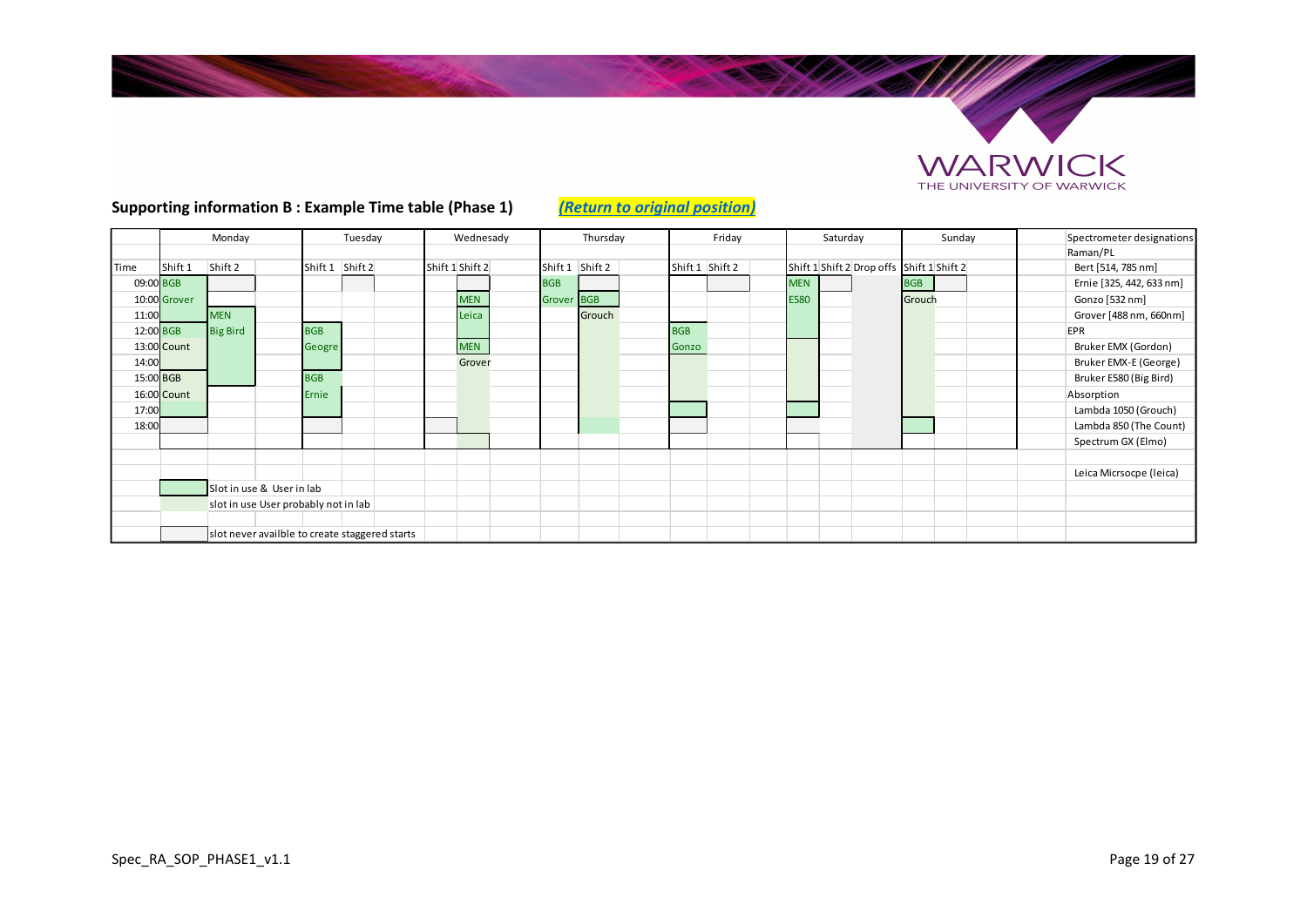## **Supporting information C : Use of Barriers in the lab (Phase 1)** *(Return to original position)*

Generally, barriers can be used to manage the flow over users around the lab. In examples 1 and 2 the placement of the barrier would ensure that users would not pass each other on the way to the instruments. In the third example a screen would be placed in front of the blue workstation to avoid contact whilst passing. Alternatively, the blue user could step back from the work station whilst the red users passes.



WARWICK THE UNIVERSITY OF WARWICK

 $Fix$   $\mathbb{Z}$ 

Stairs To MF1.18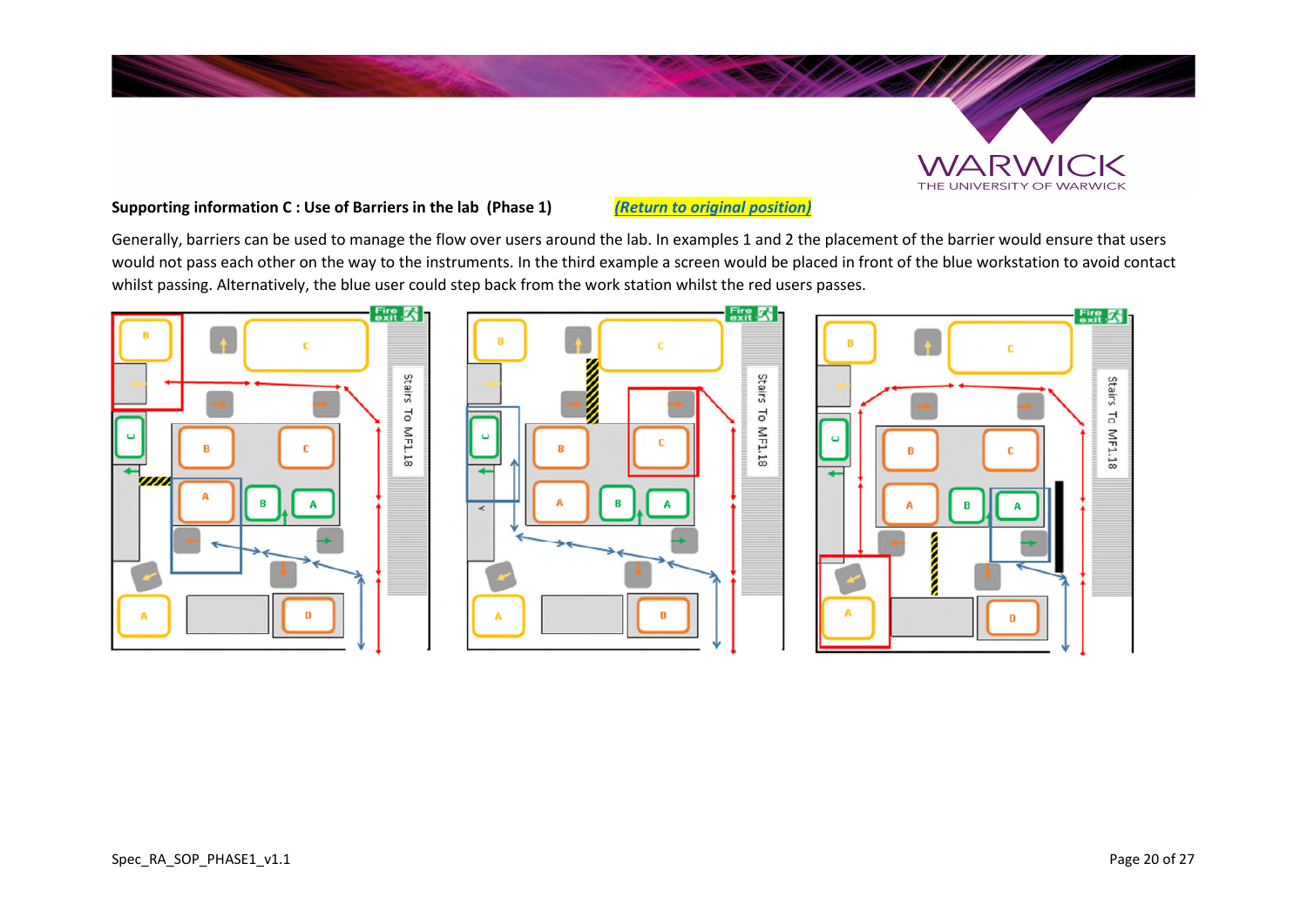

## **Supporting information D : Distances between spectrometers (Phase 1)** *(Return to original position)*

**SALES BAR** 

Nearest distances between spectrometers in G74 and G78.

|                                               | Spectrum GX (Elmo) | Lambda<br>058<br>(The<br>Count) | Lambda 1050 (Grouch) | Bruker<br>E580 (Big<br>Bird) | Bruker EMX-E<br>(George) | Bruker<br>EMX (Gordon) | Grover [488 nm, 660nm] | Gonzo [532<br>$\overline{a}$ | Ernie [325, 442, 633<br>j | Bert [514,<br>785<br>E |  |                       |
|-----------------------------------------------|--------------------|---------------------------------|----------------------|------------------------------|--------------------------|------------------------|------------------------|------------------------------|---------------------------|------------------------|--|-----------------------|
| Raman/PL                                      |                    |                                 |                      |                              |                          |                        |                        |                              |                           |                        |  |                       |
| Bert [514, 785 nm]                            | $\overline{1}$     | 3                               | 3                    | $\overline{4}$               | $\overline{3}$           | 6                      | 3                      | $\overline{4}$               |                           | 2x                     |  | <2m DO NOT USE        |
| Ernie [325, 442, 633 nm]                      | $\overline{3}$     | $\mathbf{1}$                    | 5                    | $\mathbf{1}$                 | $\overline{2}$           | 1.5                    | $6 \mid$               |                              | 3x                        | $\overline{2}$         |  | 2-4m Use with caution |
| Gonzo [532 nm]                                | $\overline{3}$     | 6                               | 2.5                  | 1                            | 8                        | 5 <sup>1</sup>         | 3.5x                   |                              | 3                         | $\overline{4}$         |  | >4m Prefered          |
| Grover [488 nm, 660nm]                        | $\overline{2}$     | 9                               | $\mathbf{1}$         | 5                            | $\overline{4}$           | 10x                    |                        | 3.5                          | 6                         | 3                      |  |                       |
| <b>EPR</b>                                    |                    |                                 |                      |                              |                          |                        |                        |                              |                           |                        |  |                       |
| Bruker EMX (Gordon)                           | $\overline{5}$     | $\mathbf{1}$                    | 10 <sup>°</sup>      | 1.5                          |                          | 5x                     | 10                     | 5 <sup>1</sup>               | 1.5                       | 6                      |  |                       |
| Bruker EMX-E (George)                         | $\overline{2}$     | $\overline{3}$                  | 6                    |                              | 8x                       | 5                      | $\overline{4}$         | 8                            | $\overline{2}$            | 3                      |  |                       |
| Bruker E580 (Big Bird)                        | 6                  | 6                               |                      | 4x                           |                          | 81.5                   | 5                      | $\mathbf{1}$                 | $\mathbf{1}$              | $\overline{4}$         |  |                       |
| Absorption                                    |                    |                                 |                      |                              |                          |                        |                        |                              |                           |                        |  |                       |
| Lambda 1050 (Grouch)                          | $\mathbf{1}$       |                                 | 8x                   | 4                            | 6                        | 10                     | $\mathbf{1}$           | 2.5                          | 5                         | 3                      |  |                       |
| Lambda 850 (The Count)                        |                    | 4x                              | 8                    | 6                            | 3                        | 1                      | 9                      | 6                            | $\mathbf{1}$              | 3                      |  |                       |
| Spectrum GX (Elmo)                            | x                  | $\vert 4 \vert$                 | $\mathbf{1}$         | 6                            | $\overline{2}$           | 5                      | $\overline{2}$         | 3                            | 3                         | $\mathbf{1}$           |  |                       |
|                                               |                    |                                 |                      |                              |                          |                        |                        |                              |                           |                        |  |                       |
| Leica Micrsocpe (leica)<br>N/A located in G74 |                    |                                 |                      |                              |                          |                        |                        |                              |                           |                        |  |                       |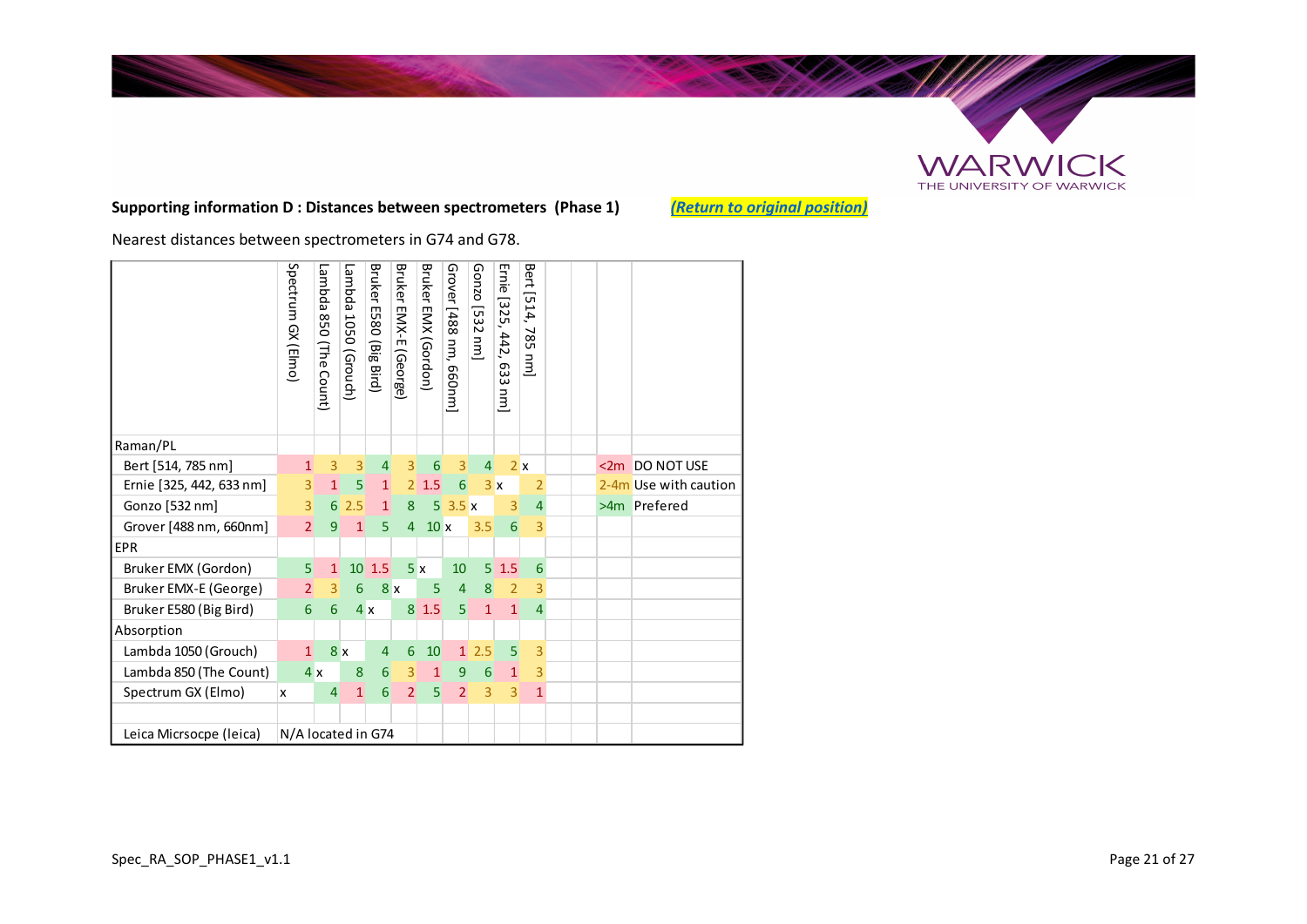

# **Standard Operating Procedure for returning to work to carry out 'Critical Activities' during Covid-19 lockdown easing period**

This guidance sets out the general principles on things to consider before permitting people to return to work to carry out 'critical activities' post easing of the lockdown measures. These guidelines have been drafted to mitigate the potential resurgence of Covid-19 in the workplace after re-opening. In essence the general principles will require the University to continue to apply the Public Health England (PHE) guidelines which are:

| <b>Social distancing</b>                                            | Workers must follow the guidance on staying at home and away from others (social<br>distancing). Where they cannot work from home, they must follow the same<br>principles of social distancing while travelling to and from work and while at work.<br>This will require some thought about how the 2m distancing measures can be<br>applied at work. Managers/Supervisors will carry out an assessment of this.                                                                                                                                                                                                                                                                         |
|---------------------------------------------------------------------|-------------------------------------------------------------------------------------------------------------------------------------------------------------------------------------------------------------------------------------------------------------------------------------------------------------------------------------------------------------------------------------------------------------------------------------------------------------------------------------------------------------------------------------------------------------------------------------------------------------------------------------------------------------------------------------------|
| Self-isolation                                                      | Anyone who either has a high temperature or a new persistent cough or is within<br>14 days of the day when the first member of their household showed symptoms<br>of Coronavirus (Covid-19) must not come in to work, but must follow the guidance<br>on self-isolation.                                                                                                                                                                                                                                                                                                                                                                                                                  |
| <b>Person at increased</b><br>risk                                  | Anyone who is at increased risk of severe illness from Covid-19 ('Clinically<br>Vulnerable') should continue to follow the 'strict social distancing' rules as<br>recommended by the Government and as per the instructions in any advice that<br>they have received from the NHS or their GP during this crisis.                                                                                                                                                                                                                                                                                                                                                                         |
| Persons defined on<br>medical grounds as<br>extremely<br>vulnerable | Anyone identified as 'Clinically Extremely Vulnerable' will have been advised in a<br>letter from the NHS or from their GP/health authority and must follow the<br>guidance on shielding and protecting extremely vulnerable people.                                                                                                                                                                                                                                                                                                                                                                                                                                                      |
| Living with a<br>person in one of<br>the above groups               | Anyone living with a person who is at increased risk of severe illness ('Clinically<br>Vulnerable'), or an 'Clinically Extremely Vulnerable' person who is shielding from<br>Coronavirus (Covid-19), should stringently follow the guidance on social<br>distancing and minimise contact outside the home.                                                                                                                                                                                                                                                                                                                                                                                |
| If someone falls ill                                                | If someone develops a high temperature or a persistent cough while at work,<br>they should:<br>Ensure their manager or supervisor is informed (via telephone prefereably)<br>$\bullet$<br>Return home immediately<br>$\bullet$<br>Avoid touching anything<br>$\bullet$<br>Cough or sneeze into a tissue and put it in a bin, or if they do not have tissues,<br>$\bullet$<br>cough and sneeze into the crook of their elbow.<br>Arrange a Covid-19 test as per the Covid-19 testing guidance.<br>$\bullet$<br>They must then follow the guidance on self-isolation and not return on to site until<br>their period of self-isolation has been completed or test has been proven negative. |

## **The University will:**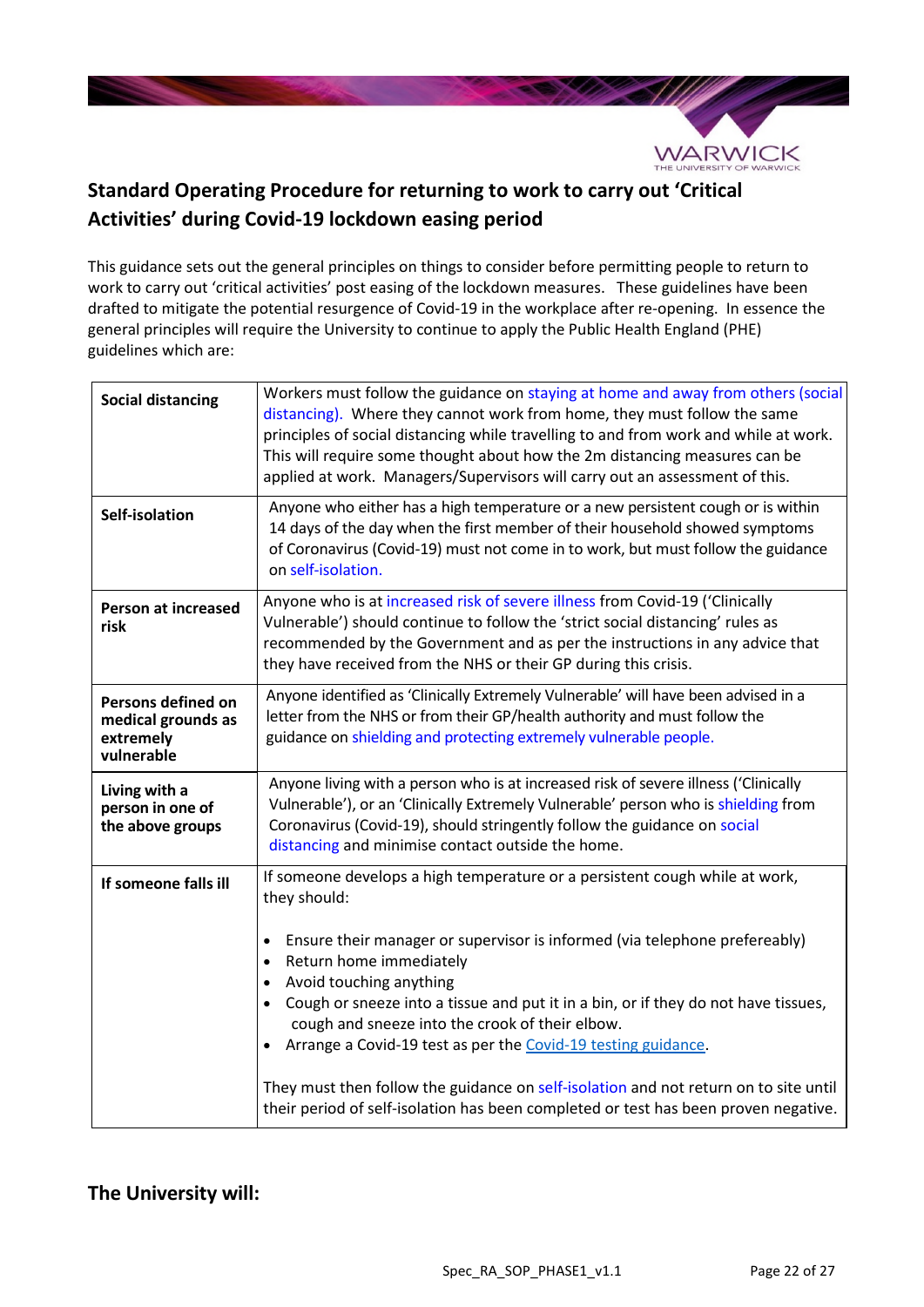Share all Risk Assessments and SOPs with staff and encourage staff to comment on and influence the content of the assessments and the associated control measures.

Continue to have an operational emergency team in place comprising of essential staff to respond to any emergency.

Establish procedures for alert and outbreak verification to receive early warnings should the virus appear on campus.

Utilise existing communication channels for the drafting of situation reports, briefings, back-up of information, etc. for internal and external stakeholders.

Follow its existing contingency plans which address the impact of potential resurgence of disease in the workplace after re-opening including a mechanism for identifying triggers that could change the current approach being adopted.

Carry out building assessments to consider safety arrangements (2 metre distancing, hand washing, sanitiser, barriers, screens, access controls, etc.) in communal and shared spaces, including entrances, exits, stair wells, lifts, corridors, toilets, showers, locker rooms, kitchens and rest areas.

## **Managers / Supervisor Responsibility**

The first principle will be to decide whether work activities are 'critical' and should recommence or whether there are other ways of completing that work, e.g. continued working from home.

Managers otherwise will need to complete the above risk assessment of the Covid-19 hazard which will consider the spaces that they have people working in and determine whether they can maintain 2 meter distancing in that space whilst carrying out the required work activities.

Where people are continuing to work from home, whether using a desktop PC, laptop or with paper-based activities, then the work is generally 'low-risk' and they should continue to use the guidance available for Working from Home.

For work activities that can only be conducted by coming in to work and deemed 'critical', then the risk control measured and general principles within this document need to be applied by everyone.

#### **Sharing Information with Staff**

Line Managers will complete the above risk assessment and a completed copy of the risk assessment outlining the control measures that need to be put into place to permit 'critical activities' to be carried out on campus will be provided to all those involved in the 'critical activities'.

The following guidelines need to be followed by every person coming on to campus in order to try to prevent a resurgence / spread of the Covid-19 infection. A copy of these guidelines will also be shared with staff.

#### **If Staff have Concerns**

If staff are unsure or feel that the control measures are not adequate, or are not working, they should discuss with their manager or supervisor in the first instance. If necessary they can escalate concerns to their Health and Safety Representative and/or their Health and Safety Office/Adviser or the H&S Helpdesk. If necessary they can stop work: **there is nothing so important that it cannot be done safely**!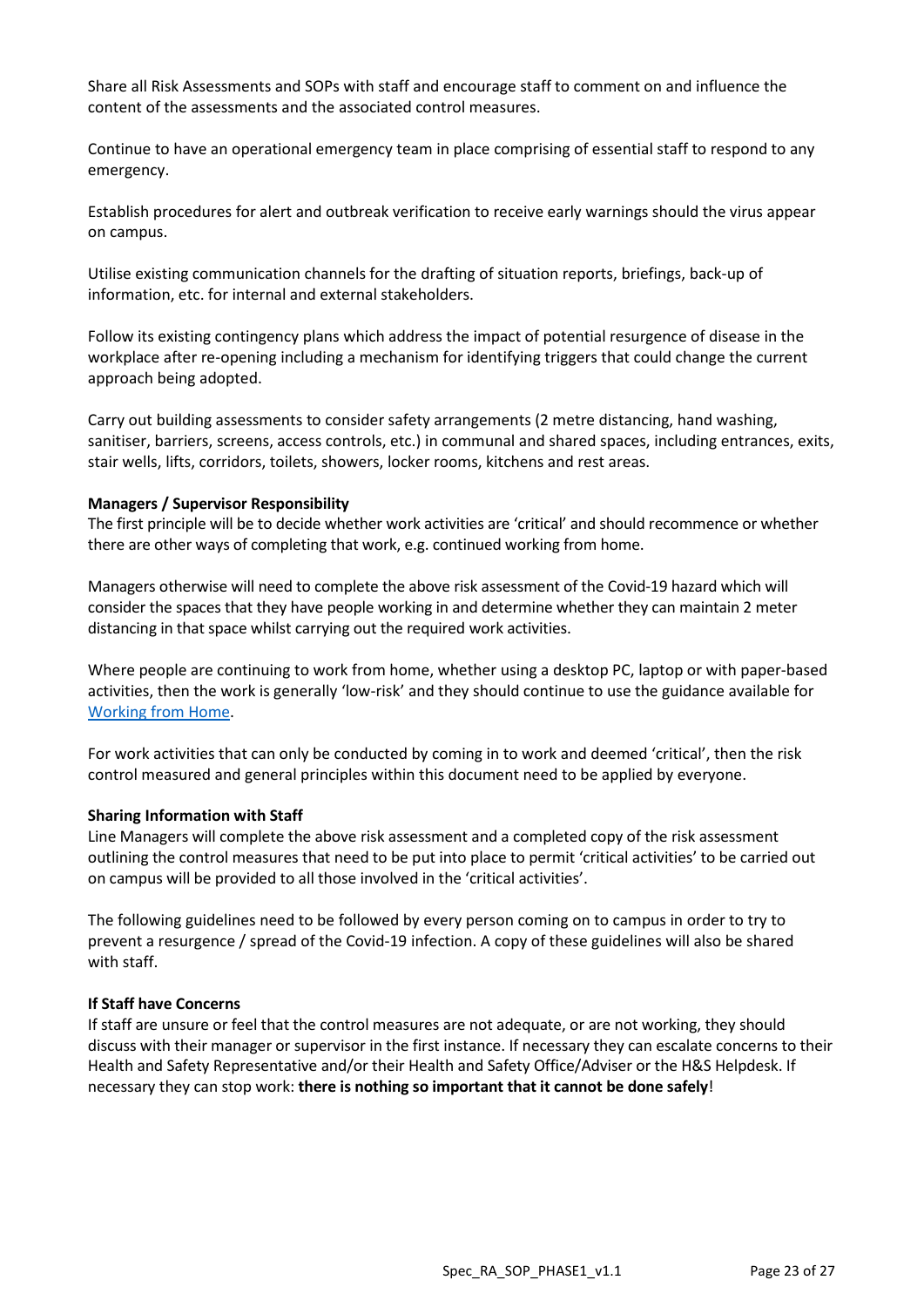## **General principles to be applied for those coming in to work to carry out 'critical activities'**

## **1. Travel to Work**

Wherever possible people should travel to campus alone or with those that they live with using their own transport, or by walking or cycling.

Those that drive to work must:

- Wherever possible park their vehicle in a space away from other vehicles, or park so that cars are not positioned driver door to driver door.
- Consider staggering their arrival and departure times in order to avoid congestion (times will need agreement with a line manager / supervisor).

## **2. Driving at Work**

For those that need to travel whilst at work (i.e. around campus, between campuses or other locations). Wherever possible members of staff should travel alone. If staff have no option but to share a vehicle, then they should:

- Share with the same individuals and with the minimum number of people at any one time
- Wherever possible maintain a distance of two metres and avoid touching their faces
- Maintain good ventilation (i.e. keeping the windows open) and face away from each other during the journey
- Wash their hands for 20 seconds using soap and water or hand sanitiser if soap and water are not available before entering and after getting out of the vehicle
- Regularly clean the vehicle using gloves and standard cleaning products, with particular emphasis on handles and other surfaces which may be touched during the journey.

## **3. Access to/Egress from Buildings**

- Non-essential visitors should not be invited on to campus.
- There will be a reduced building occupancy during this period for each building. Managers will be required to liaise with Estates to determine the occupancy numbers for each space.
- Start and finish times should be staggered to reduce congestion and contact in agreement with your line manager.
- Two meter distancing will need to be maintained on entry and exit from buildings. Follow any signage in place as there could be a change made to the number of access points into the buildings or a oneway system introduced in order to reduce congestion on circulation routes.
- There will be no planned fire emergency evacuations during the lockdown easing period, so if the fire alarm sounds, people will be encouraged to leave the building as normal, using all available exits, rather than congregating on normal staircases. Any one-way system introduced can be ignored at this time.
- Allow plenty of space between people waiting to enter / leave each building.
- Signage may be in place in certain locations:
	- $\circ$  Floor markings may be put down to ensure 2 metre distance is maintained between people when queuing
	- o Reminding workers not to attend if they have symptoms of Coronavirus (Covid-19) and to follow PHE guidelines
- Entry systems will continue to be in operation as these do not require persons to make personal contact with them.
- People will be encouraged to wash their hands for 20 seconds using soap and water or to use sanitiser when entering and leaving buildings.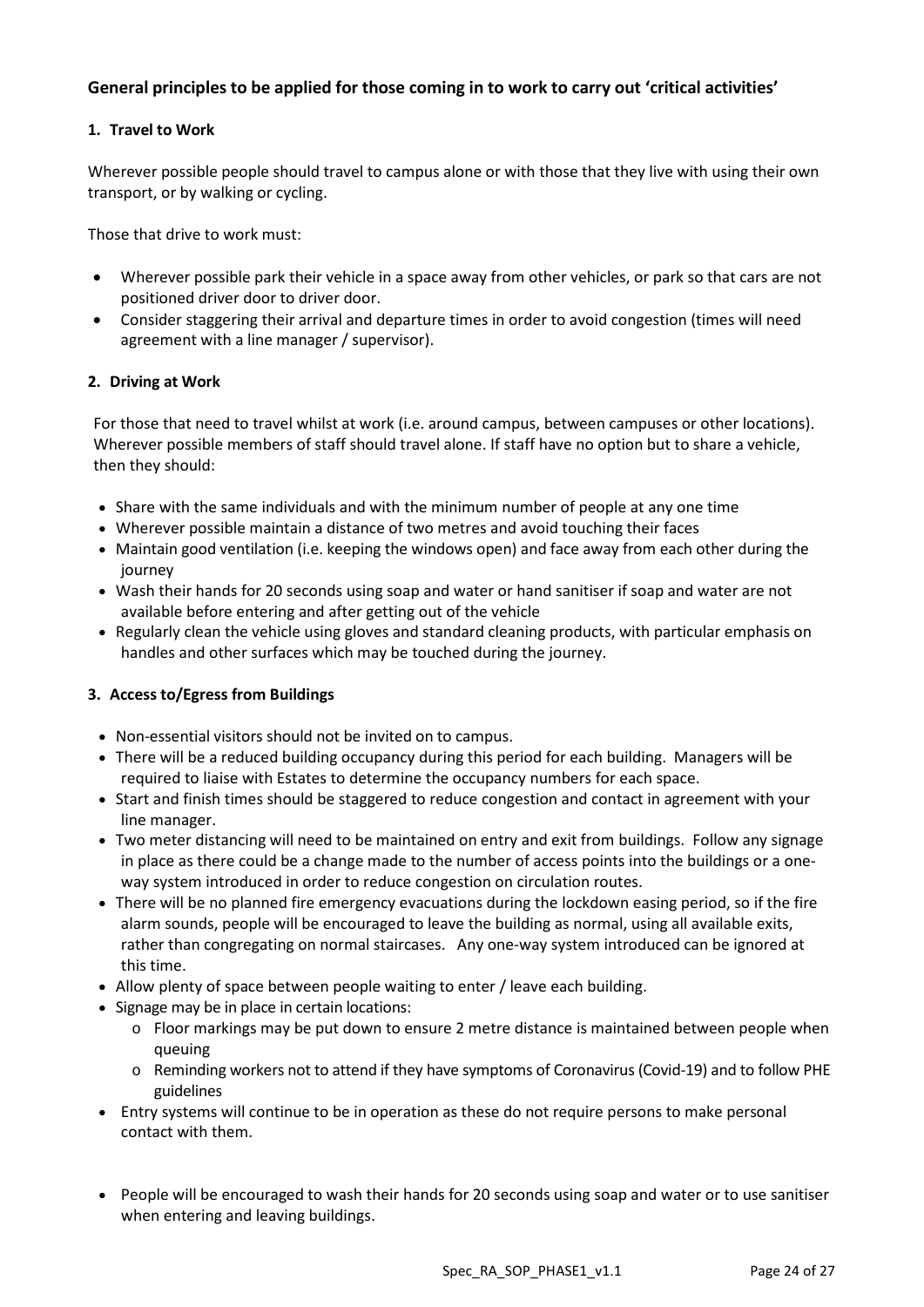- Common contact surfaces in receptions, offices, circulation spaces and door furniture will continue to be cleaned, particularly during peak flow times.
- Persons needing to meet one another will be encouraged to hold gatherings online, or if this is not possible then meetings should be outdoors or in well ventilated spaces where good distancing can also be maintained.
- Where deliveries need to be made, drivers and staff members should wash or sanitise their hands before and after handling.

## **4. Use of Circulation Spaces and Lifts**

- One-way systems may be put into place to avoid congestion and crossing people's paths within a 2m distance. Everyone must follow these (where they are in place) and wherever possible maintain a 2m distance from others.
- Stairs should be used in preference to lifts (with the exception of goods lifts) and, as they are small confined areas, lifts should only be used by one person at a time and only by those staff or students who are unable to safely use the stairs during this period.

## **5. Personal Hygiene**

- Staff should not come in to work if showing symptoms of Covid-19 and should self-isolate for 14 days if other members of their household have symptoms until a test has determined that it is not Covid-19. (See University Covid-19 testing guidance).
- Avoid skin to skin and face to face contact.
- Staff must follow the hand washing guidelines and regularly wash hands with soap and water.
- Those that are required to wear protective gloves for their work to ensure they are removed so to avoid cross-contamination.
- Tissues and other waste to be disposed of in local waste bins regularly.
- Staff to follow the Government's advice: Catch it, Bin it, Kill it



## **6. Hand Washing**

- The University will ensure that there is an adequate supply of soap and fresh water to wash hands regularly. Staff to wash their hands with soap and warm water for at least 20 seconds each time.
- The University will provide hand sanitiser (minimum 60% alcohol based) where hand washing facilities are unavailable.

## **7. Toilet Facilities**

- In most locations around campus it will be impossible to restrict the number of people using toilet facilities at any given time. That said, if required to queue, anyone queuing should ensure 2 metre distancing is maintained and as much space is permitted to circulate otherwise within the toilet facilities themselves.
- Everyone must wash their hands following the Hand Washing guidance after using the toilet facilities and should dry their hands properly.
- Cleaning regimes for toilet facilities, particularly door handles, locks and the toilet flushes will be maintained.
- Cleaning staff will empty toilet facility waste receptacles regularly.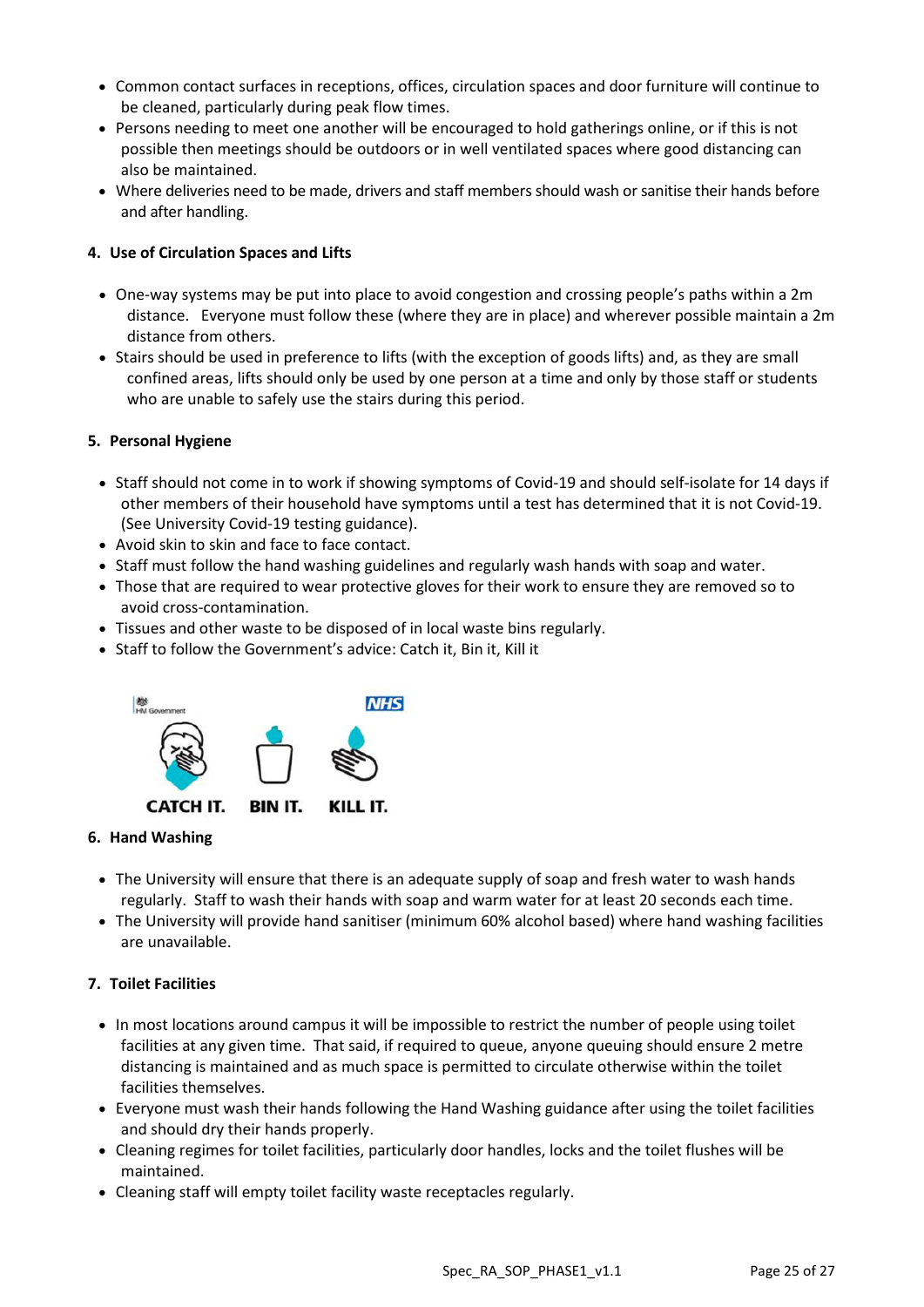## **8. Cafes and Rest Areas**

Cafes on campus will be offering a reduced service during the lockdown easing period, possibly just a take away option at times, and some will remain closed. Where possible staff should bring their own food to work and return to their work locations (where safe to do so to consume food) and eat there, or at some other external space away from others.

- Staff will observe 2 metre distancing measures whilst queuing.
- People should stagger break times to reduce congestion.
- Drinking water will remain provided with enhanced cleaning measures of the tap mechanism.
- Those using shared kitchens should frequently clean surfaces that are touched regularly, using standard cleaning products e.g. kettles, refrigerators, microwaves.
- Hand cleaning facilities or hand sanitiser should be available at the entrance to any room where people eat and should be used by workers when entering and leaving the area.
- All rubbish should be put straight in the bin and not left for someone else to clear up.
- Crockery, eating utensils, cups etc. should be washed and dried between uses.
- Payments should be taken by contactless card wherever possible.
- Canteen staff should wash their hands often with soap and water for at least 20 seconds before and after handling food.
- Staff within café areas and rest rooms will need to monitor compliance.

## **9. Waste Disposal**

- Cleaning staff to regularly empty any local waste bins into the larger waste receptacles so that they can be regularly disposed of.
- Cleaning staff will regularly empty toilet facility waste receptacles so that any hand towel rubbish does not accumulate.

## **10.Changing Facilities, Showers and Drying Rooms**

There are a number of buildings that have changing facilities, showers and areas for drying clothes.

- Based on the size of each facility, the number of people that may use these facilities at any one time will be displayed on the outside to maintain a distance of two metres.
- A staggered start and finish times should reduce congestion and contact of these facilities.
- Facilities will be cleaned throughout the day and at the end of each day.
- Use any rubbish bins provided as these will be regularly emptied and the waste disposed of.

## **11.First Aid and Emergency Service Response**

The primary purpose of First Aid is to preserve life and first aid should be administered if required and until the emergency services attend.

When planning work activities, a check should be made that there is an adequate provision of first aid resources. Not all staff will be returning to work, so check who is in and who may be able to provide support at the times you are going to be in work.

- Security staff are all First Aiders, but this is not their only role on campus, so if you are planning to conduct high-risk work, consider whether the work should be delayed or provide additional competent first aid resources.
- Consideration must also be given to potential delays in emergency services response, due to the current pressure on resources.